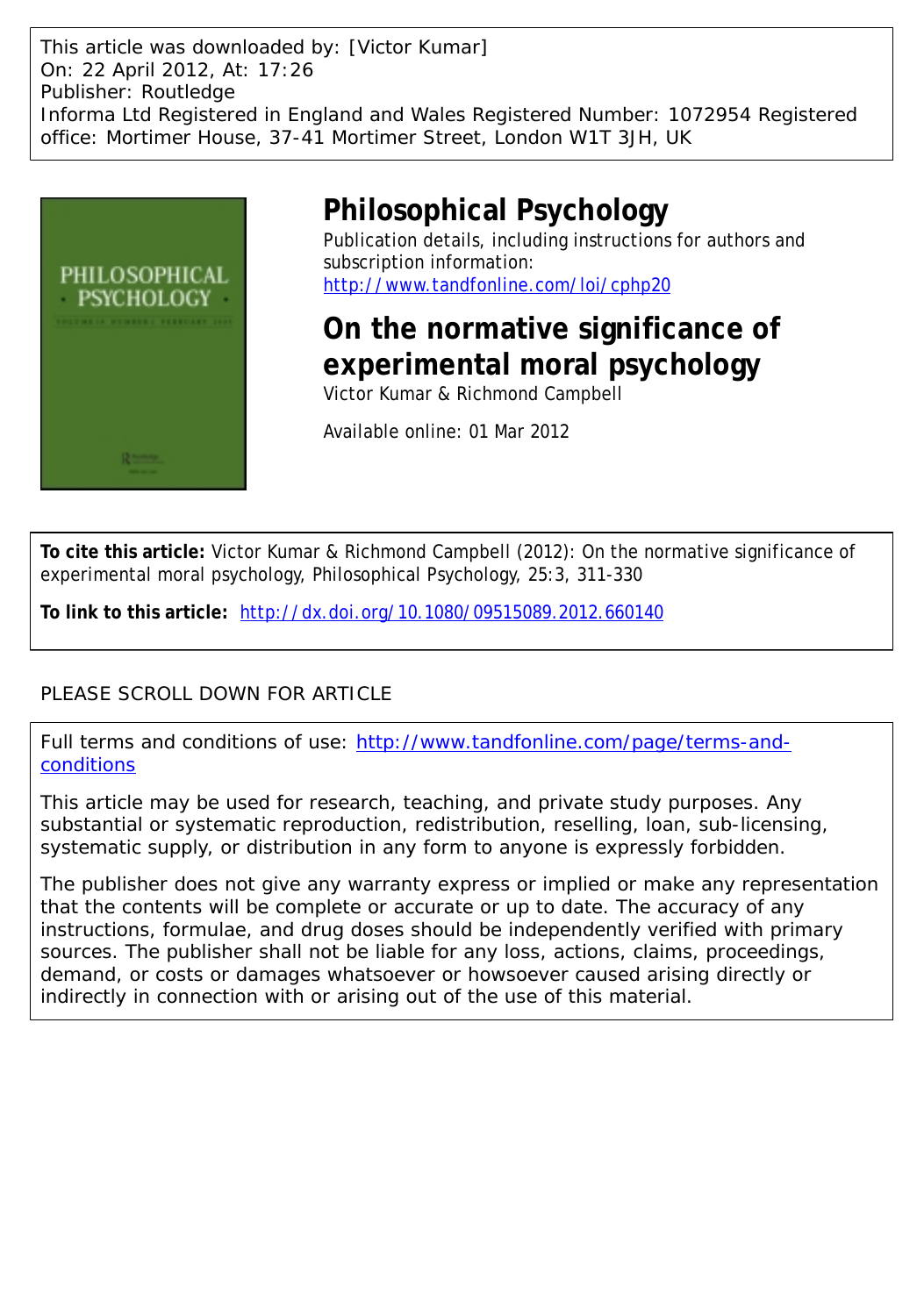# On the normative significance of experimental moral psychology<sup>†</sup>

Victor Kumar and Richmond Campbell

Experimental research in moral psychology can be used to generate debunking arguments in ethics. Specifically, research can indicate that we draw a moral distinction on the basis of a morally irrelevant difference. We develop this naturalistic approach by examining a recent debate between Joshua Greene and Selim Berker. We argue that Greene's research, if accurate, undermines attempts to reconcile opposing judgments about trolley cases, but that his attempt to debunk deontology fails. We then draw some general lessons about the possibility of empirical debunking arguments in ethics.

Keywords: Consistency Reasoning; Debunking; Joshua Greene; Moral Psychology

#### 1. Introduction

Our purpose in this essay is to illuminate the normative significance of experimental moral psychology. To do so, we examine Joshua Greene's (2003, 2008, 2010) recent experimentally based arguments that there is no rational basis for our deontological moral commitments. In general, empirical debunking arguments in ethics are successful insofar as they can be leveraged upon normative claims that are more plausible than the normative claims they target. Though we share with Greene a naturalistic approach to ethics (Campbell & Kumar, forthcoming), we argue that his attempt to empirically debunk deontology fails because it turns on implausible and undefended normative assumptions, or else confuses them with normative assumptions that are plausible but render his argument invalid. Our discussion, however, reveals how empirically based debunking arguments in ethics can be sound provided they incorporate plausible normative assumptions, and therefore can be a rational basis for moral change.

In sections 2 and 3 we examine Greene's main debunking argument and a leading critique by Selim Berker (2009). Berker argues that Greene's research is—and could

Victor Kumar is a PhD candidate at the University of Arizona.

Richmond Campbell is George Munro Professor of Philosophy Emeritus at Dalhousie University.

Correspondence to: Victor Kumar, Philosophy Department, 213 Social Sciences Bldg, P.O. Box 210027, Tucson, AZ 85721-0027, USA. Email: vckumar@email.arizona.edu

<sup>&</sup>lt;sup>†</sup>This paper is the winner of the 2011 William James Prize from the Society for Philosophy and Psychology.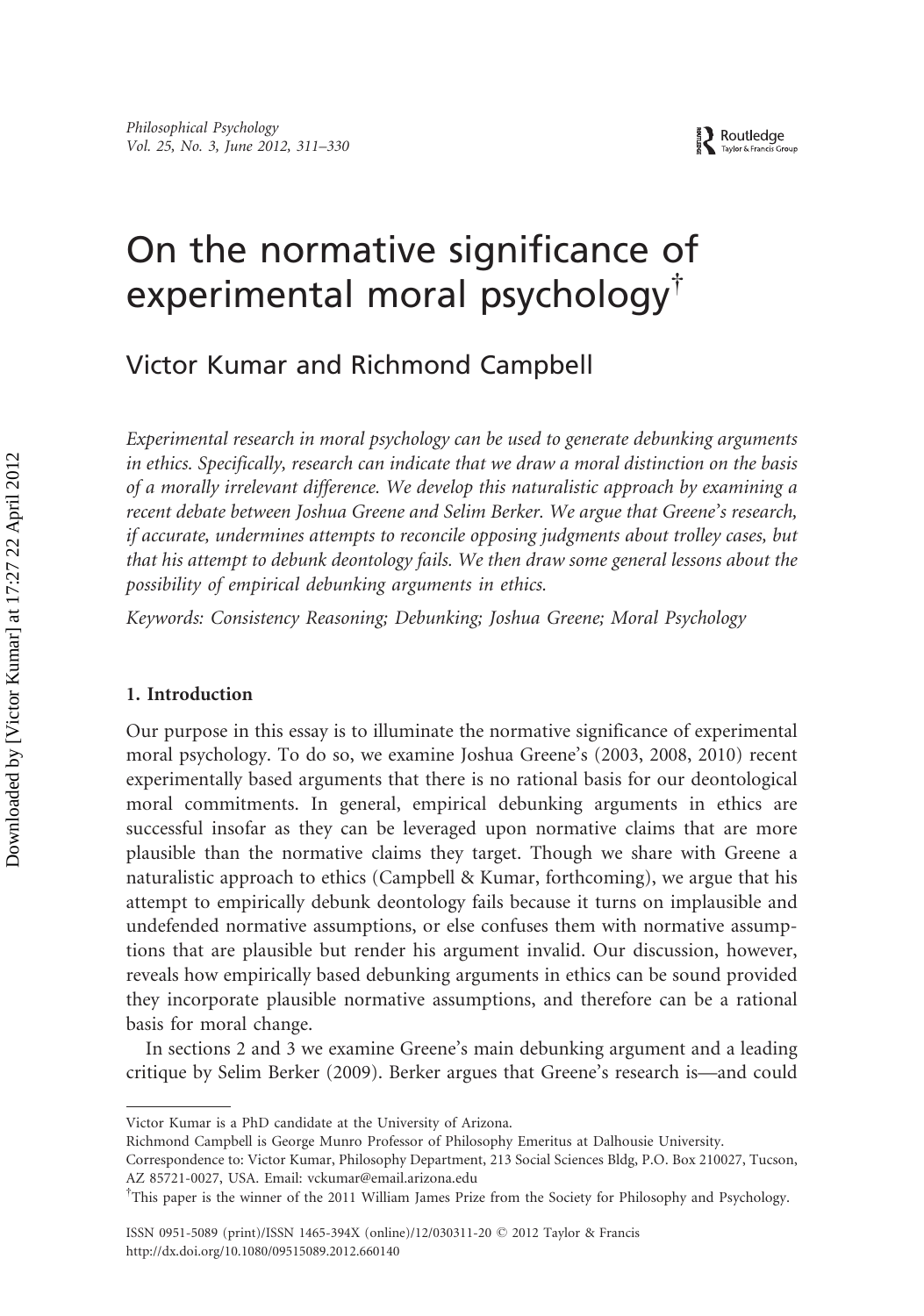not be other than—irrelevant to the assessment of normative ethical theories.<sup>1</sup> In sections 4 and 5 we show that Greene's experimental findings, once combined with defensible normative premises, are normatively significant but do not threaten deontology. By casting a critical eye on Greene's arguments, we uncover a more defensible form of debunking argument supported by research in experimental moral psychology. In section 6 we outline a schema for empirical debunking arguments and identify possible applications to debates in ethics.

#### 2. Greene's Main Argument

Greene's central empirical finding relates to two well-known variations on the trolley case (Greene, Nystrom, Engell, Darley, & Cohen, 2004). In the Footbridge case, one is asked whether it is permissible to push a large person from a footbridge and into the path of an oncoming trolley in order to save five people who would otherwise be run over. Most of us judge that pushing the large person is morally impermissible. Because the choice does not maximize the good, this is for Greene a characteristically deontological judgment. In the Bystander case, one is asked whether it is permissible to flip a switch that will divert a trolley from one track to another, running over one person instead of five. Most judge that flipping the switch is morally permissible. One person is sacrificed for the sake of many, and so this is for Greene a characteristically consequentialist judgment.<sup>2</sup>

The philosophical literature on trolley cases is devoted largely to defending a principle that justifies these seemingly conflicting judgments (Foot, 1967; Kamm, 1996, 2007; Thomson, 1976, 1985). For some philosophers, trolley cases and other cases like them show that it makes a difference how harm is brought about. According to the doctrine of double effect, pushing the large person in Footbridge is impermissible because the harm is intended; flipping the switch in Bystander is permissible because the harm is foreseen but unintended.

Greene's primary aim is to develop a psychological explanation of judgments about trolley cases by probing subjects' responses to Footbridge, Bystander and a number of other cases that tease apart potentially confounding variables. Surprisingly, Greene finds that variation among subjects' responses is explained by the presence or absence of ''personal'' harm. Harm is defined as ''personal,'' roughly, if it involves an agent exerting muscular force against an identifiable other (Greene et al., 2009). So, for example, in Greene's cases pushing someone with your hands or with a pole from a footbridge constitutes personal harm. But remotely flipping a switch that opens a trapdoor beneath his feet constitutes impersonal harm. Greene finds that subjects tend to make a deontological judgment about Footbridge because the harm is personal; they make a consequentialist judgment about Bystander because the harm is impersonal. $3$ 

Greene thinks this psychological explanation of responses to trolley cases debunks the deontological judgment about *Footbridge* and therefore has normative implications. Without directly attacking its truth, Greene claims that the judgment is based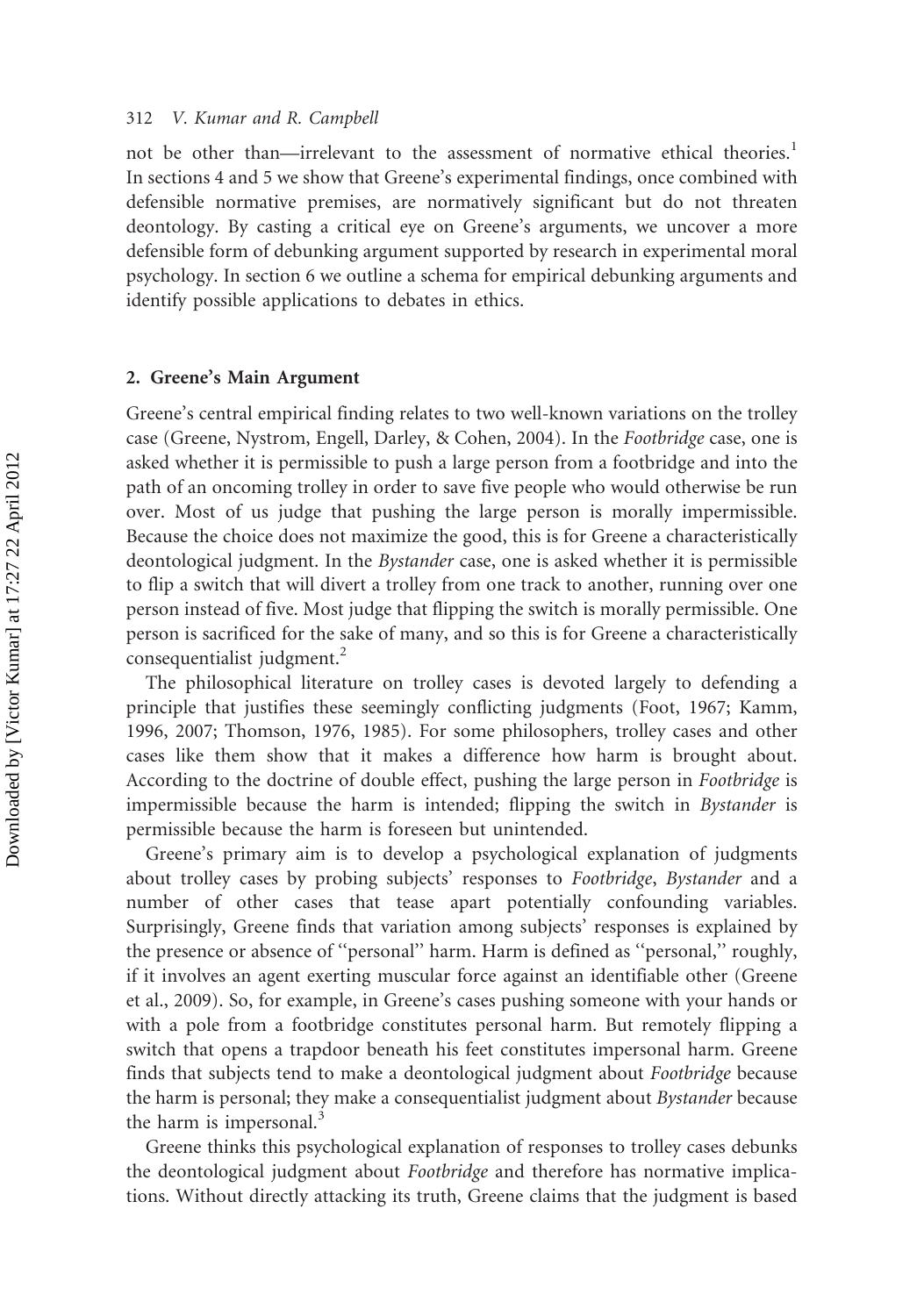on poor grounds.<sup>4</sup> His main argument's clearest formulations are in Berker's (2009) critical piece and Greene's (2010) reply, both of which make explicit a normative assumption in the argument. Berker's label is the ''argument from morally irrelevant factors'':

- (1) The deontological judgment about Footbridge is a response to personal harm.
- (2) Personal harm is a morally irrelevant factor.

Therefore,

(3) The deontological judgment about Footbridge is unwarranted.<sup>5</sup>

(1) is an empirical claim, an upshot of Greene's research. According to Greene, (2) is an uncontroversial normative premise: whether harm is personal rather than impersonal cannot alter the moral permissibility of an action. Greene's premises together yield an apparently valid debunking argument against the judgment that one should not push the large person in *Footbridge*. If our deontological judgment about Footbridge is based merely on personal harm, Greene argues, then it is poorly grounded and we should give it up.

Greene argues next that the debunking of intuitions about Footbridge undermines deontological moral theory. Footbridge is generally thought to support deontology over consequentialism, because the judgment that it is wrong to push the large person off the footbridge is consistent with deontology and inconsistent with consequentialism. Greene argues, however, that because our intuitions about Footbridge are ill grounded, as his research shows, a piece of evidence in support of deontology is undercut. Of course, many other considerations are relevant to the evaluation of deontology and consequentialism. Nevertheless, if Greene's reasoning is sound, he has produced an empirical reason to favor consequentialism over deontology.<sup>6</sup>

Before shifting to critical assessment of Greene, we want to take note of a crucial, hidden assumption that he does not identify or defend. The conclusion Greene draws in the argument from morally irrelevant factors supports an argument against deontological moral theory only with the aid of a moralepistemological assumption. Roughly, the assumption is that the principal evidence for moral theories is our first order intuitions about concrete cases. One moral theory is more justified than another principally insofar as it better explains and systematizes our first order intuitions. Thus, Greene may argue, debunking intuitions about *Footbridge* removes a principal source of support for deontology over consequentialism. Without assuming that moral theories are justified principally by intuitions about cases, Greene's argument would be incomplete. For it would be open to his opponents to claim that deontology is justified principally on other grounds, besides the intuitions it captures, e.g., a priori justification for deontological principles. In our view the moral-epistemological assumption is defensible, and we won't challenge it here. It is needed, now, to complete Greene's argument and, later, to uncover the actual normative implications of his and others' experimental research.<sup>7</sup>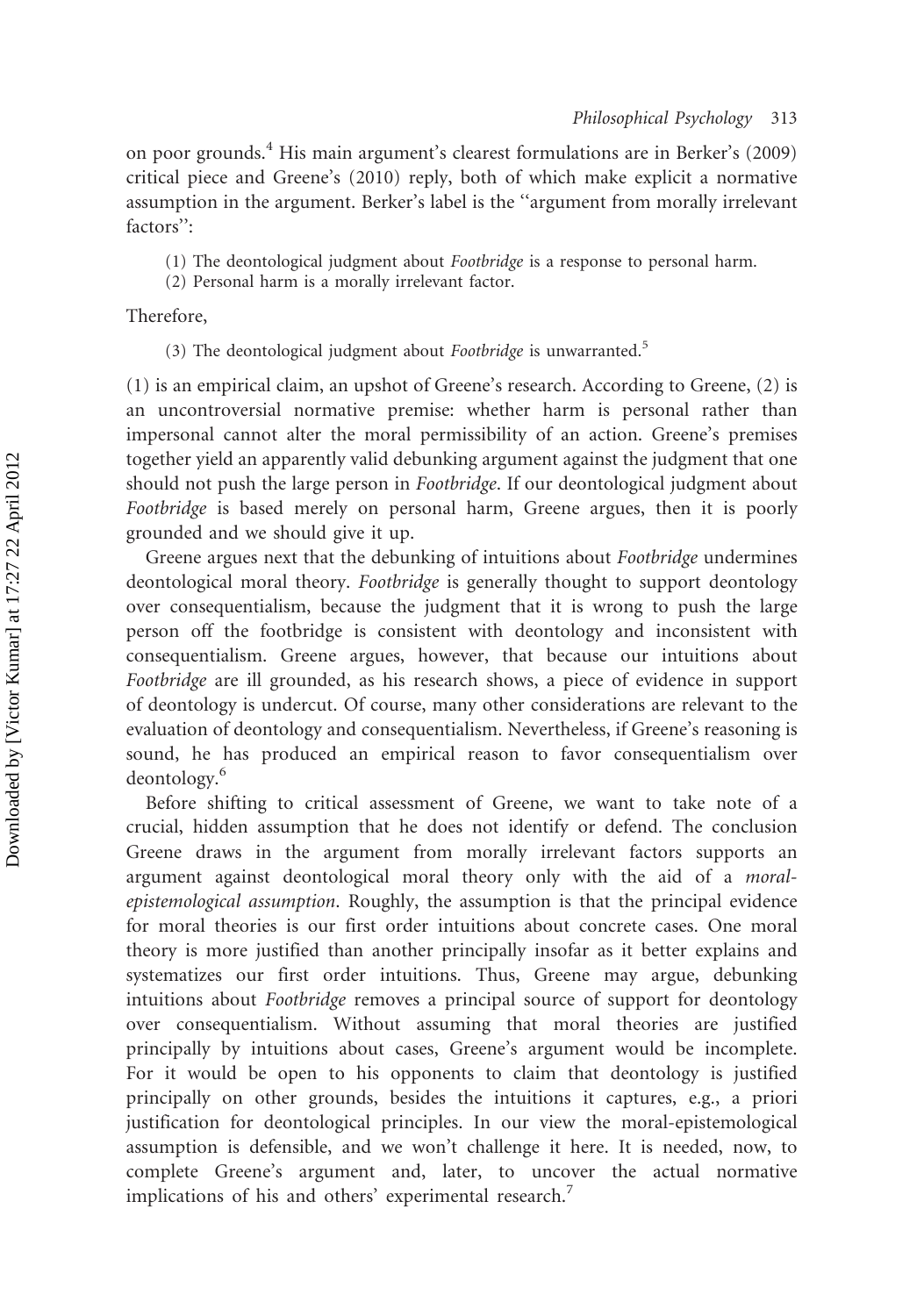#### 3. Berker's Objection

For now, we are interested in scrutinizing the alleged normative implications of Greene's research. So, we will for the sake of argument accept empirical premise (1) about the influence of personal harm on responses to Footbridge. Berker (2009, pp. 305–313) challenges the validity of Greene's research, and Greene (2010) has offered a careful and lengthy reply, but we will not attend to the empirical grounds of Greene's argument until section 6. Berker's most promising normative objection is, we argue, unsuccessful.

Berker argues that even if it is true that our deontological judgments are sensitive to morally irrelevant factors and therefore unwarranted, consequentialist judgments can likewise be debunked:

Suppose we deem some of the features triggering deontological intuitions to, intuitively, be morally irrelevant, thus granting [(2)]. This is a strike against deontological intuitions. However, we can only conclude that consequentialist intuitions should be privileged over deontological intuitions if a parallel case cannot be made against consequentialist intuitions. Moreover, it is open to the defender of deontology to reply that, intuitively, the faculty eliciting consequentialist reactions is also responding to morally irrelevant factors, or failing to respond to morally relevant ones. For example, a deontologist could contend that the neural processes giving rise to consequentialist judgments are failing to respond to morally relevant factors by ignoring the separateness of persons, or by treating people as vats of well-being, or by assuming that all value is to-be-promoted, or by making morality incompatible with integrity, [etc.]. So basically we have just recapitulated the same old battle of intuitions over the plausibility of consequentialism versus deontology in our evaluation of which sorts of factors are and are not morally relevant. (2009, pp. 324–325)

Berker's objection fails for two reasons. Conceding in the passage above that Greene has produced a ''strike against deontological intuitions,'' Berker wonders whether consequentialist judgments might likewise be ill grounded. This depends on ''whether a parallel case [can] be made against consequentialist [judgments].'' But what parallel case does Berker have in mind? Absent any empirical basis for this thought, the idea of a parallel case is no more than speculation. Sure, perhaps consequentialist judgments about Bystander are based on morally irrelevant factors, but as a mere possibility this does not seriously impugn those judgments. What Berker must offer—and does not offer—is some positive empirical reason to think this possibility is actual. Insisting that Berker meet this standard is only fair since, after all, it is the very standard that Greene applies in his own argument.

Berker's objection fails for a second and more important reason. It is question begging. Greene's normative premise is that personal harm is a morally irrelevant factor. Berker agrees that this is an uncontroversial premise and therefore that Greene's argument does not beg the question against deontology. But the morally relevant factors that Berker has in mind are extremely controversial in the context of a debate between consequentialists and deontologists. This is not, despite what Berker says, ''the same old battle of intuitions over ... which sorts of factors are and are not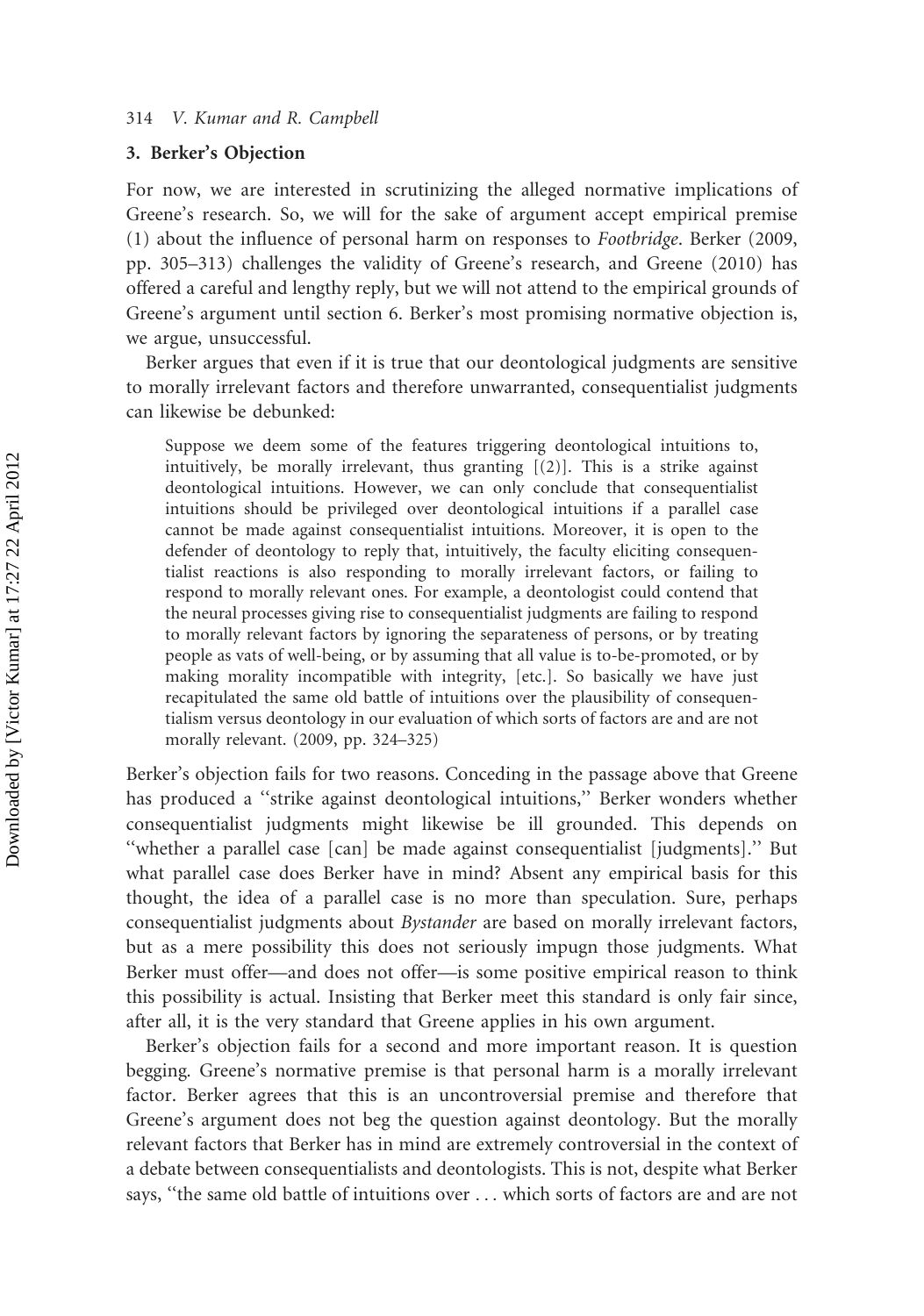morally relevant.'' Deontologists, Greene is right, must concede that whether or not harm is personal or impersonal is morally irrelevant. However, consequentialists of course will not concede that one fails ''to respond to morally relevant factors by ignoring the separateness of persons, or by treating people as vats of well-being, or by assuming that all value is to-be-promoted, or by making morality incompatible with integrity."<sup>8</sup> Thus, although Berker suggests a "parallel case" can be made against consequentialism, the normative premises he offers as part of that case beg the question.<sup>9</sup>

Let us sum up. Greene attempts to undermine deontology by arguing that the judgment about Footbridge does not in fact support deontology over consequentialism, because it is based merely on the presence of personal harm. Berker's normative objection against Greene's argument fails. His concrete suggestions about how to debunk, in turn, characteristically consequentialist judgments about Bystander reflect question begging normative assumptions. In the next section we present a better and decisive objection. Greene's finding concerning personal harm, we argue, does not supply even a prima facie challenge to judgments about *Footbridge*, nor a fortiori to deontology.

#### 4. Moral Consistency Reasoning

In order to develop our objection to Greene's argument from morally irrelevant factors, we must first describe in detail a form of moral reasoning that we call ''moral consistency reasoning,'' or ''consistency reasoning'' for short (Campbell & Kumar, forthcoming). Consistency reasoning is, roughly, treating like cases alike—exposing and resolving inconsistencies among judgments about concrete cases. Opposing judgments are inconsistent if the cases are morally similar by one's own lights. Consistency reasoning is common in everyday moral discussion. It also features in applied ethics and the law. It has, unfortunately, received insufficient theoretical attention in the literature.<sup>10</sup> Elsewhere we introduce and defend a psychological model of consistency reasoning and its effect on moral judgment and emotion-based moral intuitions (Campbell & Kumar, forthcoming; see also Campbell, 2009, unpublished manuscript; Campbell & Woodrow, 2003). On the basis of that model we develop a normative account of moral justification that captures consistency reasoning—arguing on empirical grounds that other, more intellectualized accounts fail to do so.

Although we have some ideas about the psychological processes that are at play in consistency reasoning, that won't matter here. However, it will be important, for what follows, to have a clear sense of the form of argument in consistency reasoning. In other kinds of moral arguments, described for example in Rawls' model (Rawls, 1971, pp. 20–21, 48–51) of how to reach reflective equilibrium, we discover an inconsistency between an abstract moral principle and a concrete case moral judgment. For example, a principle permits what seems to be an impermissible action. In consistency reasoning, by contrast, we discover an inconsistency between a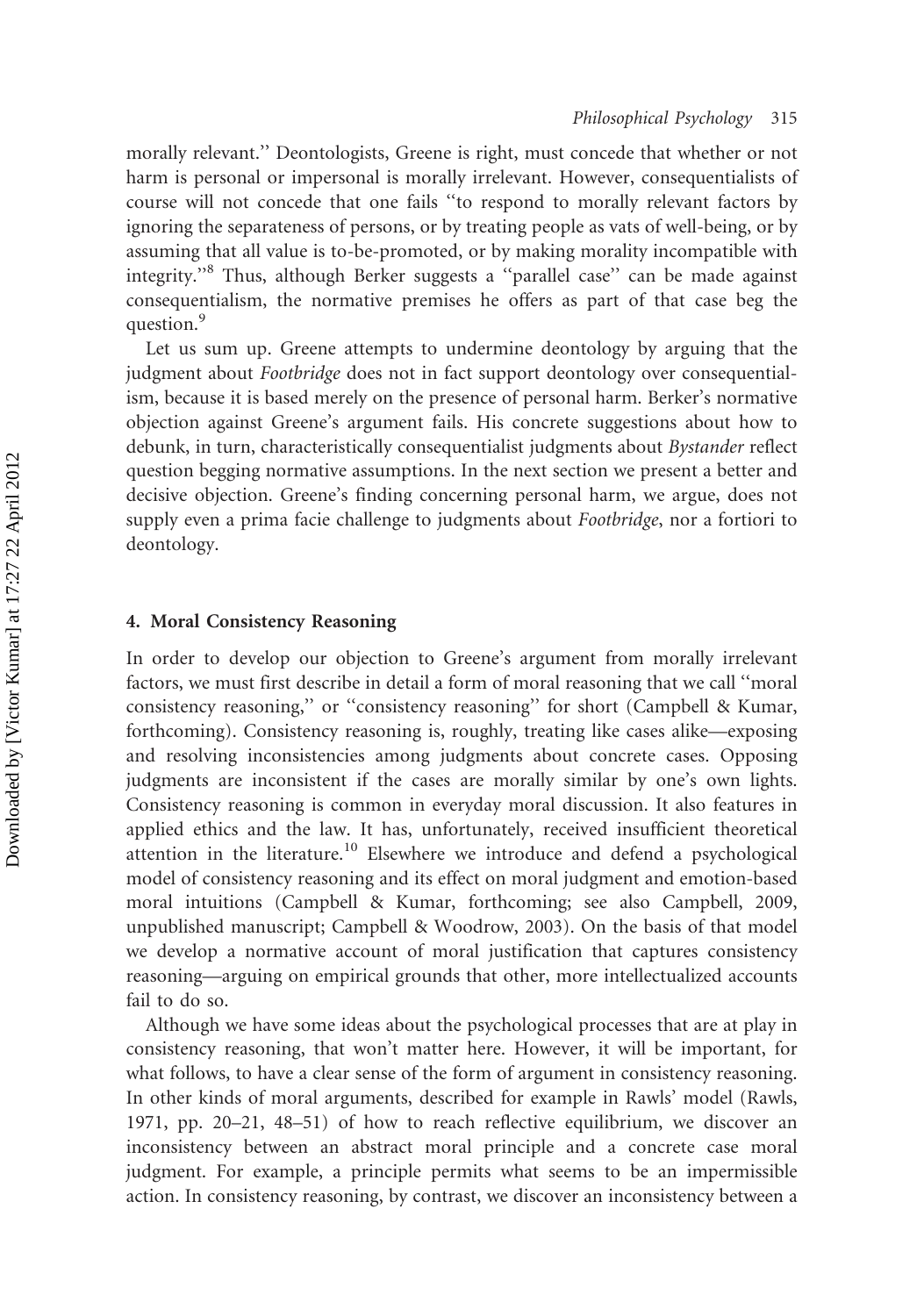pair of opposing concrete case moral judgments. In the one case we judge that an action is morally wrong, while in the other we judge that an action is morally okay. Inconsistency arises because we perceive no morally relevant differences between the two cases. To restore consistency we must revise the less tenable judgment, or else identify a heretofore unseen morally relevant difference.<sup>11</sup>

Consider, by way of illustration, a consistency argument taken from Thomson's (1971) celebrated defense of abortion. Thomson assumes for the sake of argument that a fetus is a person, a being that possesses full moral rights. Many who oppose abortion believe that killing a fetus is morally wrong even in cases of rape because it violates the fetus' right to life. Thomson, however, asks us to consider another case. You are kidnapped, and against your will your circulatory system is connected to a famous violinist who will die if she is disconnected from you before the end of a nine month term. Here we are inclined to judge that it is not wrong to disconnect yourself. But what is the difference between this case and the case of pregnancy due to rape? In both cases, a person has against her will found herself in a situation in which her right to decide what happens in and to her body conflicts with another person's right to life. Possibly, there is a hidden morally relevant difference between the two cases. Otherwise, either our judgment about the violinist case or our judgment about abortion (of persons) in cases of rape must be revised, on pain of inconsistency.<sup>12</sup>

With consistency reasoning in mind, it is time now to return to Greene's argument from morally irrelevant factors:

- (1) The deontological judgment about Footbridge is a response to personal harm.
- (2) Personal harm is a morally irrelevant factor.

Therefore,

(3) The deontological judgment about Footbridge is unwarranted.

(2) is the critical premise, if as before we accept (1) for the sake of argument. Greene claims, and Berker agrees, that it is an uncontroversial normative claim. It is not. (2) is either false or, if modified so that it is true, does not support Greene's conclusion.<sup>13</sup>

Let's begin with the first horn of the dilemma. (2), as stated, is false. That is, personal harm is a morally relevant factor. Because harm is morally relevant, the additional fact that the harm is personal does not make it irrelevant. If a person inflicts personal harm, that is a perfectly reasonable basis for moral disapproval of her action. To see this clearly, consider another example Greene (2010, p. 9) discusses in the course of attempting to explain how empirical evidence could be relevant to normative questions. Suppose that researchers find juries' decisions are affected by the race of the defendant. This finding debunks juries' decisions (to some extent, depending on what else affects their decisions) if combined with the following uncontroversial normative premise: race is a morally irrelevant factor in assessing a defendant's guilt. Notice that personal harm is not morally irrelevant in the same way that race is. If I observe Bob stab Jill unprovoked, it is perfectly reasonable for me to base my judgment that Bob has done something morally wrong on the fact that he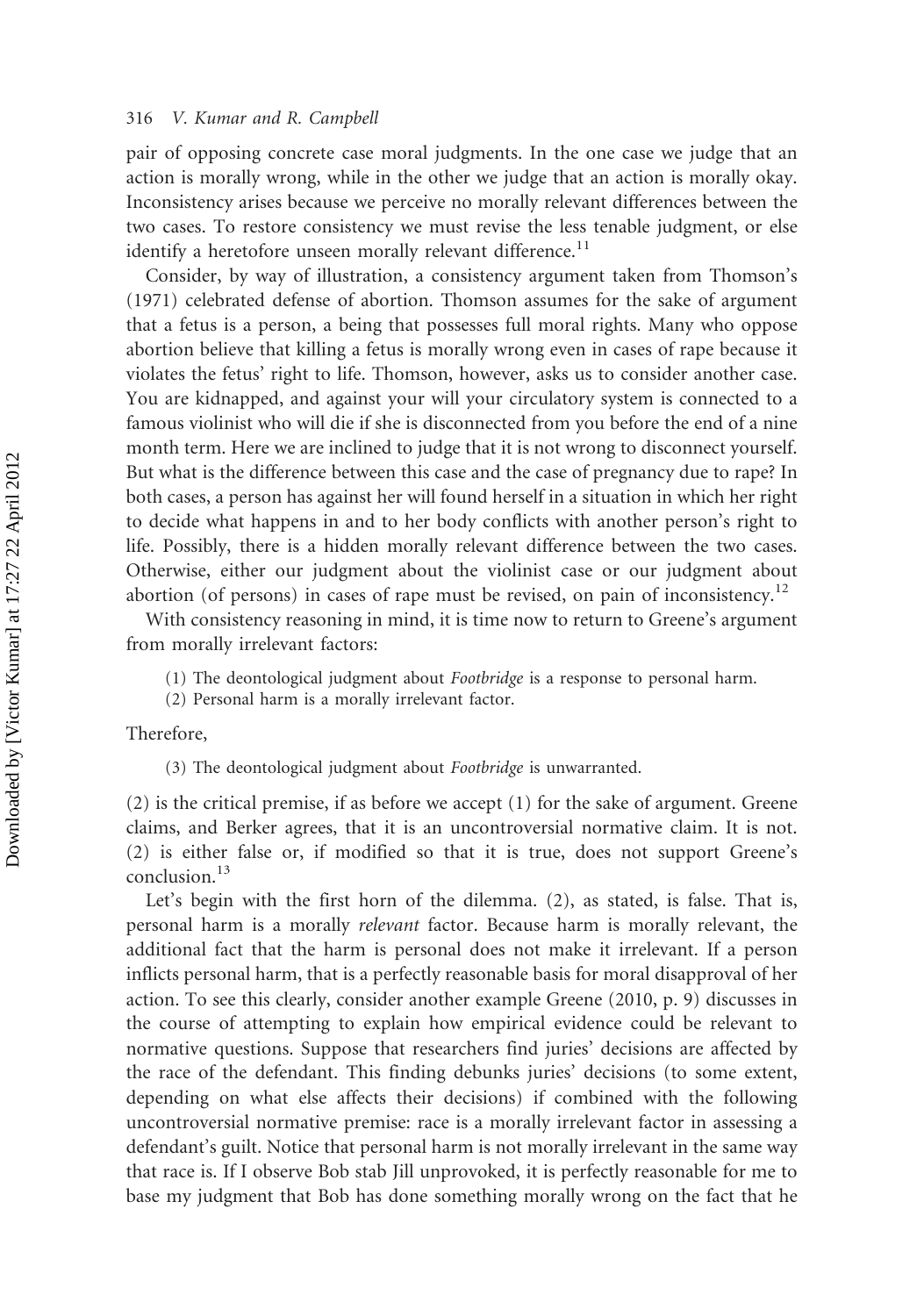has inflicted personal harm on Jill, and perfectly unreasonable to base my judgment on Bob's skin color.

On the first horn of the dilemma, the argument from morally irrelevant factors fails because (2) is false. Of course, there is something to this premise, but it must be revised. Greene might avoid the first horn by arguing that personal harm is a morally irrelevant factor in this sense: judging that it is impermissible to push the large person in Footbridge because the harm is personal rather than impersonal is incorrect. Yes, but here comes the second horn. It is equally true that judging that it is permissible to flip the switch in Bystander because the harm is impersonal rather than personal is incorrect. Being swayed morally by the ''personalness'' of harm is unreasonable, but so is being swayed by the ''impersonalness'' of harm.

Premise (2) in Greene's argument states that personal harm is a morally irrelevant factor, and this is false. More precisely, the difference between personal harm and impersonal harm is not a morally relevant difference. That is, while personal harm is a reasonable basis for moral evaluation, the difference between personal and impersonal harm is not a reasonable basis for drawing moral distinctions. And now, with the revised premise (in italics above) in place of (2), the argument from morally irrelevant factors is invalid. What follows given the revised normative premise is that our different responses to personal harm in Footbridge and to impersonal harm in Bystander do not track a morally relevant difference. This difference in moral response is, therefore, unwarranted. Greene's empirical findings thus imply that one of the two judgments about trolley cases must be revised, but they do not tell us which. Let us make the steps in consistency reasoning explicit. Call this the "argument from morally irrelevant differences'':

- (4) The deontological judgment about Footbridge is a response to personal harm.
- (5) The consequentialist judgment about Bystander is a response to impersonal harm.
- (6) The difference between personal harm and impersonal harm is morally irrelevant.

Therefore,

(7) Either the deontological judgment about Footbridge or the consequentialist judgment about Bystander is unwarranted.

Once the normative premise is revised and made plausible, Greene's argument from morally irrelevant factors does not by itself threaten the deontological judgment about *Footbridge*. It casts doubt only on the attempt to reconcile opposing judgments about trolley cases.

This is not what Greene wants, of course, but it is something. Greene's research yields empirical claims (4) and (5) that can be deployed in ''debunking consistency reasoning.'' Philosophers seeking principles that license our opposing judgments about Footbridge and Bystander should entertain doubts about that project in light of Greene's findings. For example, some philosophers believe that the doctrine of double effect is justified in part because it accounts for intuitions about what actions are permissible in trolley cases. According to Greene's research, however, these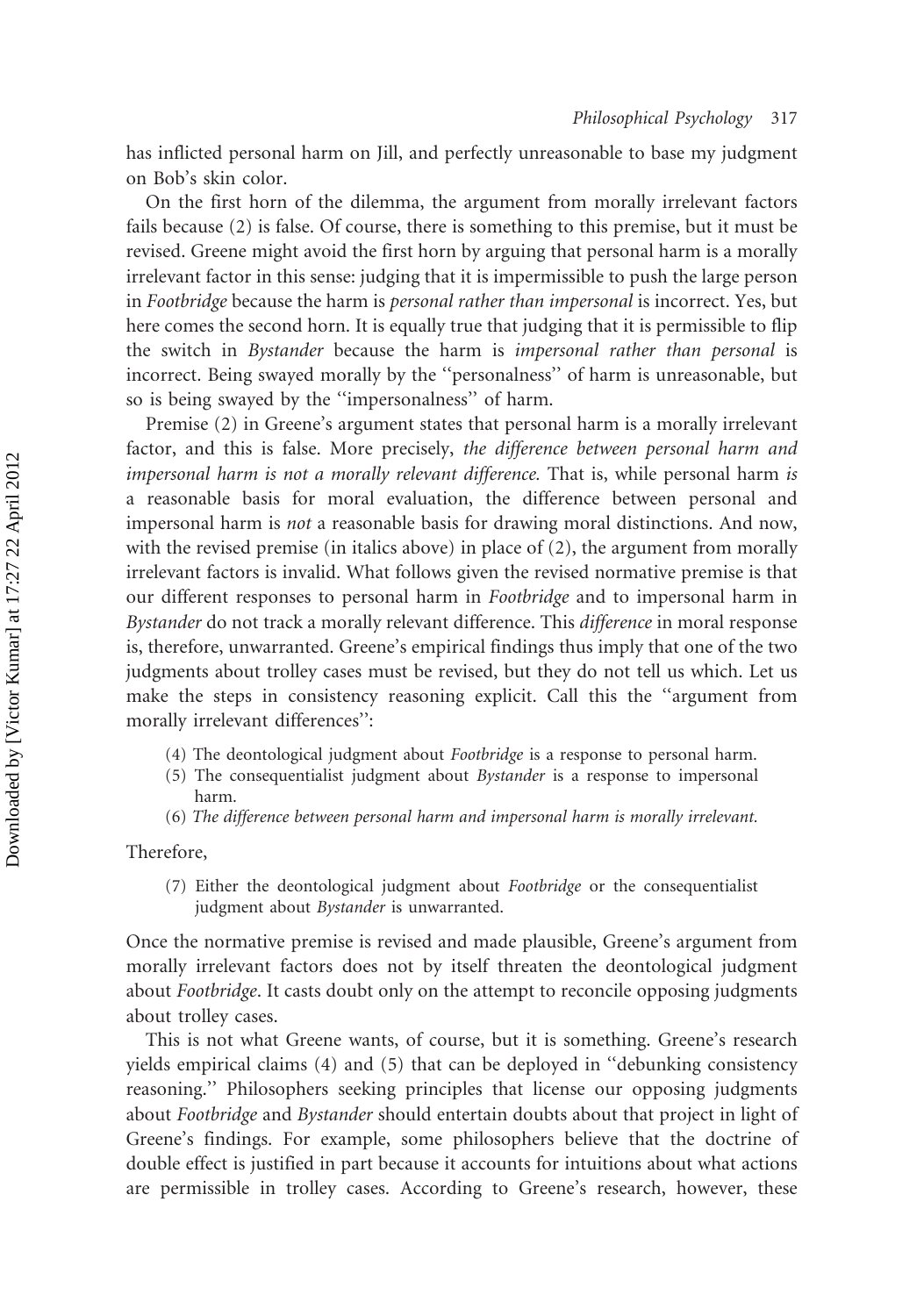intuitions are in fact based on a morally irrelevant difference between personal and impersonal harm. Therefore, the doctrine of double effect cannot be supported by these intuitions insofar as they are based on this difference. Because the cases are similar, we ought to paint *Footbridge* and *Bystander* with the same brush, on pain of inconsistency. Either we ought to side with consequentialists and say that it is right to sacrifice one for five in both cases; or we should say that it is wrong to knowingly inflict harm in both cases. Greene's findings, therefore, do not undermine deontological moral theory, in particular deontological theory that does not endorse the doctrine of double effect (e.g., Scanlon, 2008). His findings, if sound, would undermine a deontological theory only to the extent that it endorsed the doctrine based on making different judgments about trolley cases.<sup>14</sup>

Greene may be tempted to respond to this criticism as follows. ''Yes,'' he might concede, ''the behavioral findings by themselves show only that either the judgment about *Footbridge* or the judgment about *Bystander* is unwarranted. However, this inconsistency is best resolved by revising the judgment about *Footbridge*, because it is just obvious that one ought to flip the switch in Bystander." Obvious though it may seem to consequentialists, it is highly controversial which judgment is more plausible. Thomson (1976, pp. 206–208), for one, thinks that, intuitively, it is clear that one is not permitted to push the large person in *Footbridge* and that, perhaps, but not obviously, one is permitted to flip the switch in *Bystander*. Naïve subjects similarly favor the judgment about *Footbridge*. Those who are given *Footbridge* first are significantly more likely to say that it is wrong to flip the switch in *Bystander*, but those who are given *Bystander* first are not significantly more likely to say that it is permissible to push the large person in Footbridge (Petrinovich & O'Neill, 1996; Schwitzgebel & Cushman, forthcoming).

Greene's research, we have shown, is normatively significant, contrary to Berker (at least if his empirical premises are true, more on which in section 6). The argument from morally irrelevant differences, (4)–(7), derives a normative conclusion from Greene's work. There is no illicit jump of the is-ought gap here: (4) and (5) have normative implications only in combination with a plausible normative premise (6). The conclusion (7) concerns not the truth of a normative position but its warrant. Greene's research indicates not that there is no morally relevant difference between Footbridge and Bystander, but that our responses to the cases do not track a morally relevant difference. There may be, that is, some other morally relevant difference between Footbridge and Bystander, though it does not influence our actual responses to the cases. However, the moral-epistemological assumption described in section 2 militates against this possibility. On that assumption, the principal justification for moral theories is our first order intuitions about concrete cases. If the assumption is true, our knowledge of morally relevant differences is grounded in the differential responsiveness of our intuitions. That is to say, a principle that something is (or is not) a relevant difference is justified because it makes sense of distinctions we intuitively make (or refuse to make). It follows that our best way of discovering what morally relevant differences might exist among trolley cases is to examine what actually drives our responses to them (and other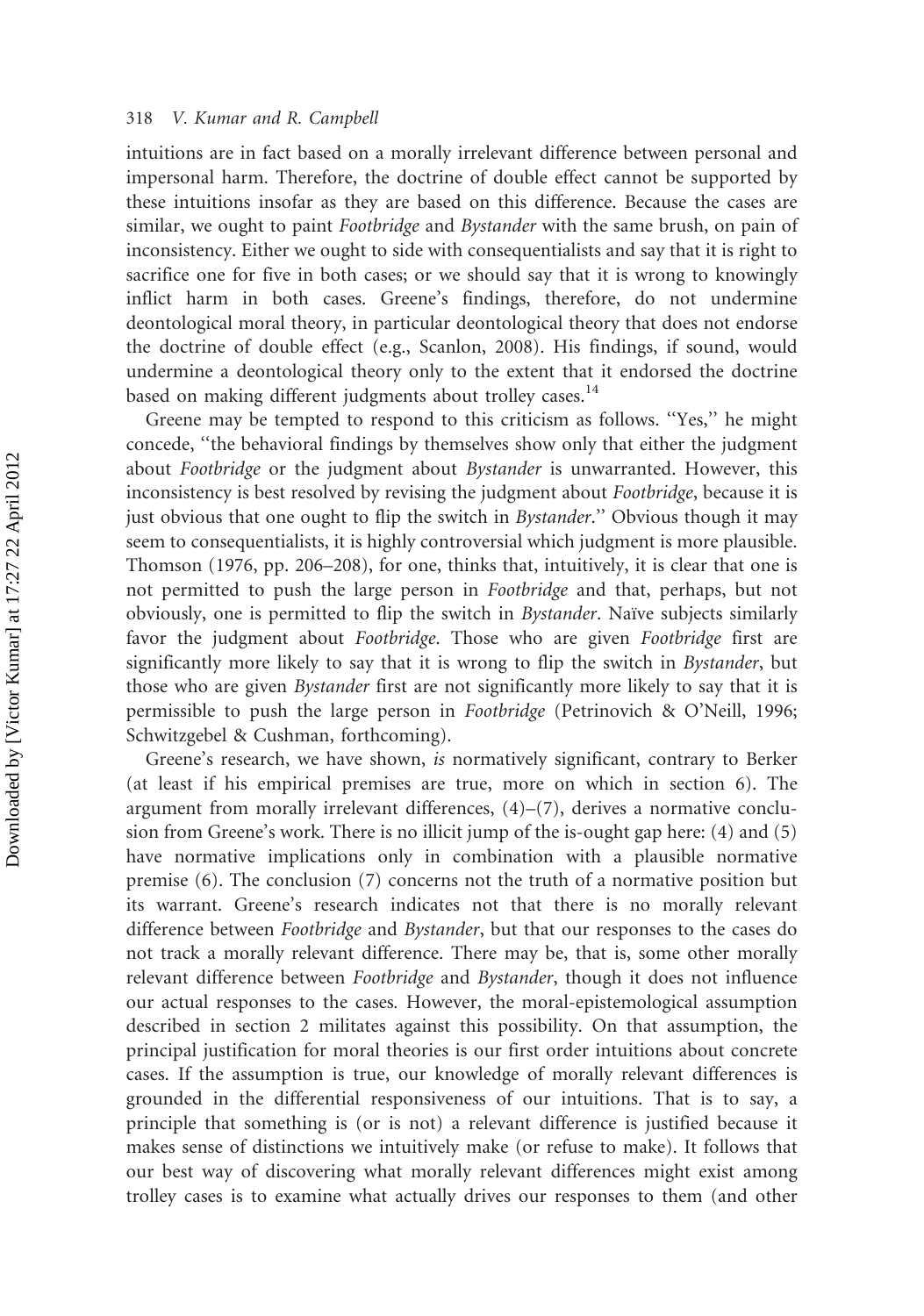cases). Thus, the moral-epistemological assumption presupposed by Greene's original argument also makes (4)–(7) defeasibly compelling.

Our objection to Greene is different from Berker's objection discussed in section 3. In defense of deontology, Berker claims that the consequentialist judgment about Bystander might be sensitive to some other morally irrelevant factor, or fail to respond to some morally relevant factor. We argued the morally relevant or irrelevant factors cited in Berker's objection beg the question in a debate with consequentialists. Furthermore, the objection looks too far afield. Berker is right that the problem is the issue of morally relevant differences between Footbridge and Bystander, but the problem for Greene is not some other difference: the very difference Greene cites between personal and impersonal harm does not count, contrary to Berker's quick concession, as a ''strike'' against deontological judgments.

The argument from morally irrelevant factors is the main part of Greene's attack on deontology. The rest of Greene's attack is in his (2008), and also appears in Greene's most recent piece (2010) in a form that lends itself to a response to our objection. Next, we examine these other debunking arguments and explain why they too are unsatisfactory.

#### 5. Greene's Other Debunking Arguments

Greene and colleagues (Greene & Haidt, 2002; Greene, Morelli, Lowenberg, Nystrom, & Cohen, 2008; Greene, Sommerville, Nystrom, Darley, & Cohen, 2001; Greene et al., 2004; Koenigs et al., 2007) have gathered behavioral and neuroscientific evidence for a ''dual process'' model of moral judgment. According to this model, two cognitive systems guide moral evaluation. "System 1" is domain-specific, modular, quick, automatic, unconscious, and emotion-driven. ''System 2'' is domain-general, holistic, slow, controlled, conscious, and reasoning-driven. On Greene's controversial version of a dual process model, system 1 is responsible for characteristically deontological judgments about moral dilemmas; system 2 is responsible for characteristically consequentialist judgments about moral dilemmas.<sup>15</sup>

If Greene's experimental findings are accurate, either our deontological judgment about Footbridge or our consequentialist judgment about Bystander is unwarranted. Greene's dual process model entails that system 1 produces the judgment about Footbridge, while system 2 produces the judgment about Bystander. Are there any reasons to think that system 1 is less reliable than system 2? Greene (2008, pp. 62–77, 2010, pp. 18–24) thinks there are empirical reasons. System 1, he argues, recruits emotional processing rather than reasoned processing and, as an evolutionary adaptation, exists because it improved fitness, not because it revealed moral truths. Built for efficiency, system 1 employs simple, inflexible heuristics, and is therefore likely to get things wrong in many cases. Thus, because our judgments about Footbridge and Bystander are jointly unwarranted, and because the source of our judgment about *Footbridge* is unreliable, we should reject the latter judgment and with it a piece of evidence that supports deontology.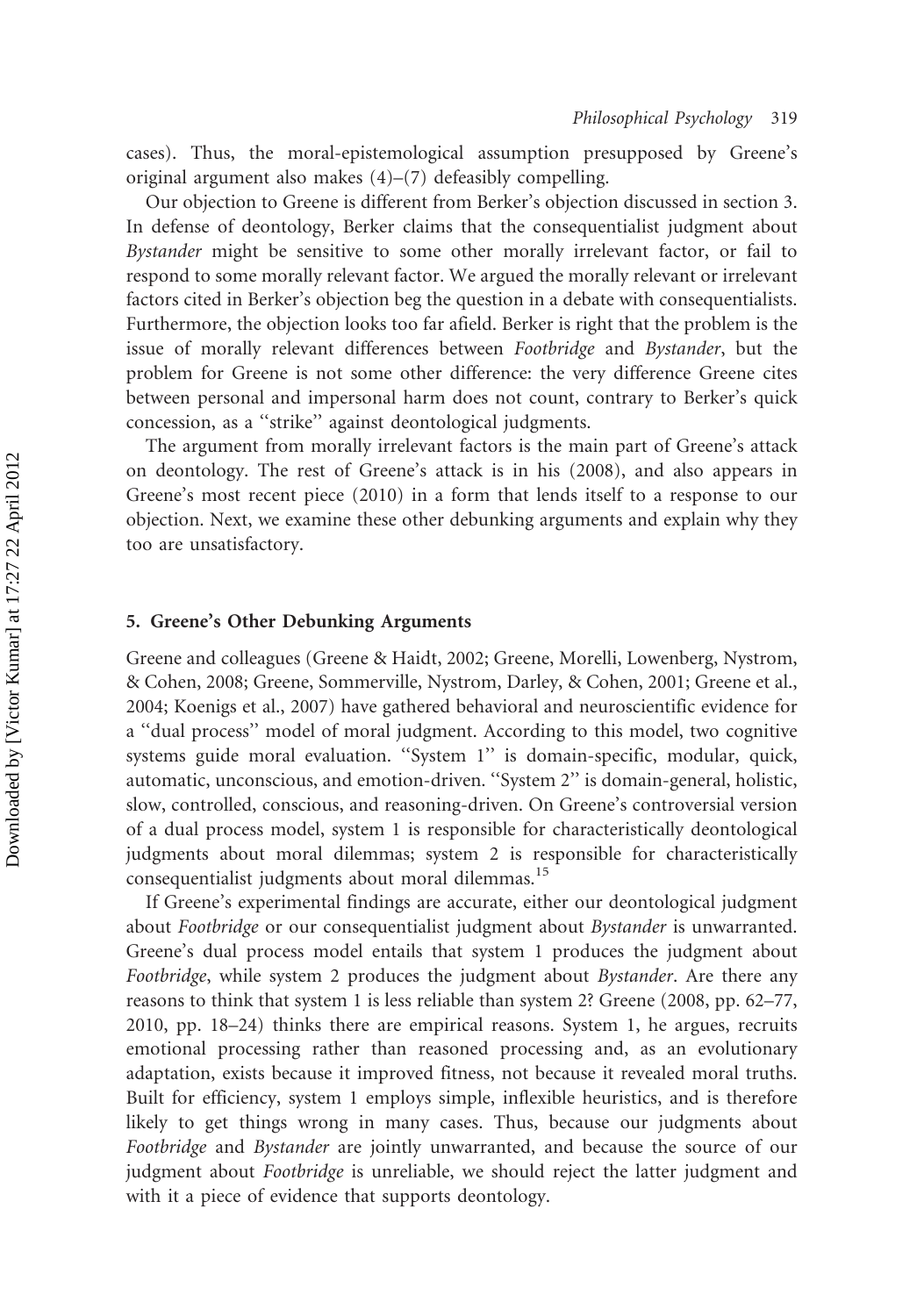This is a condensed summary of Greene's very long discussion. However, the problem with the discussion can be put succinctly before more detail is admitted. Greene argues that system 1 is epistemically suspect because (i) it involves emotional processing, (ii) it is an adaptation, and (iii) it employs simple and inflexible heuristics. However, Greene nowhere presents a compelling case that (i)– (iii) reflect normatively appropriate criteria of evaluation (Berker, 2009, pp. 314– 321). He does not tell us why emotional processing is worse than reasoned processing, or why fitness is unlikely to be correlated with moral truth, or why the simplicity and inflexibility of a rule impugns its content when applied to trolley cases. In other words, Greene wants us to accept further debunking arguments, in addition to his argument from morally irrelevant factors, without this time offering us the (seemingly) uncontroversial normative premises needed to make those arguments valid. Greene does not persuasively defend the crucial normative premise below, (9):

(8) System 1 involves emotional processing (is an adaptation; employs heuristics).

(9) Emotional processing (products of natural selection; heuristics) is/are unreliable.

Therefore,

(10) System 1 is unreliable.

Let's now look more carefully at Greene's claim that some feature of system 1's operation or history makes it epistemically suspect. One of Greene's arguments is that evolutionary processes unlikely to track moral truth have been responsible for shaping system 1. Other philosophers have developed similar evolutionary debunking arguments (Joyce, 2006; Ruse, 1986; Street, 2006), and one of us has responded at length to these kinds of arguments in print elsewhere (Campbell, 1996; see also Campbell, 2011, section 4). We shall focus here only on the central argument in Greene's most recent piece, though analogous criticisms can be made of his other arguments.

Greene begins by drawing an analogy between system 1 and system 2 and the automatic and manual settings on a camera. Like a camera's automatic settings, system 1 is ''highly efficient, and not very flexible'' (Greene, 2010, p. 21). System 1 gives us ''dispositions to have intuitive emotional responses, gut reactions to actions, people, and other objects of moral evaluation'' (Greene, 2010, p. 22). Like a camera's manual settings, system 2 is highly flexible, and not very efficient. It is ''our capacity for conscious, deliberate, moral reasoning. This includes our ability to apply explicit moral rules, to evaluate moral rules and judgments for consistency, and to override gut reactions that are at odds with our considered judgments'' (Greene, 2010, p. 22).

Greene says next:

It would be foolish to condemn all of our automatic settings as stupid and irrational. But it would be equally foolish to assume that our automatic settings are always correct. Instead, we should try to understand our automatic settings—where they come from and how they work—and then apply that knowledge in deciding when to trust our intuitions and when to override them. (2010, pp. 22–23)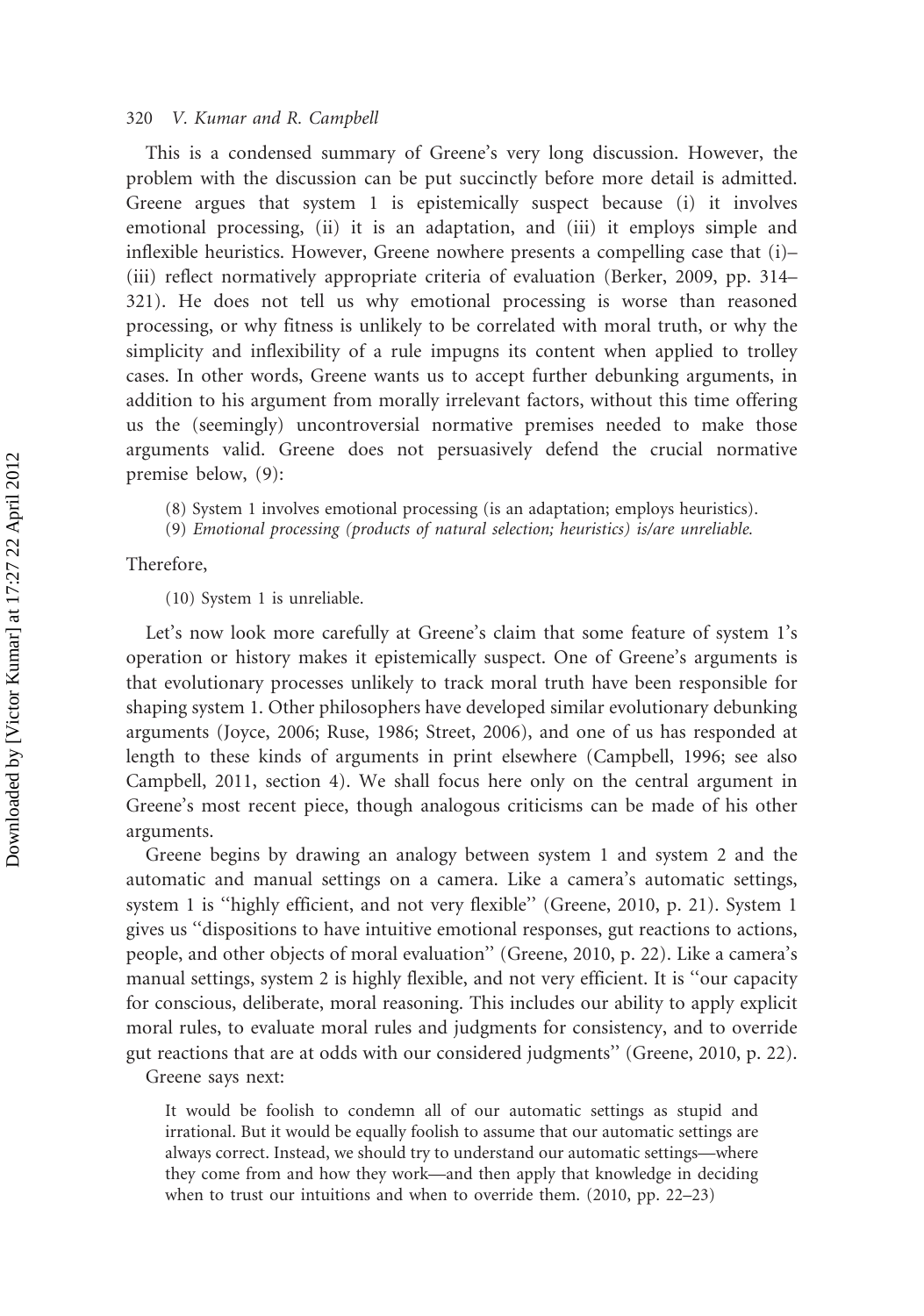Sounds good. When should we override rather than trust the intuitions we get from system 1? Greene says ''we can expect [system 1] to serve us well when our moral problems are familiar and to lead us astray when our moral problems are fundamentally new'' (2010, p. 23; see also Allman & Woodward, 2008). Not unreasonable.<sup>16</sup> The problem is that Greene nowhere argues that Footbridge is a fundamentally new kind of problem rather than a familiar one. Greene does say with some plausibility that moral problems associated with global warming and global poverty are new problems—i.e., problems we shouldn't trust system 1 to handle. What about the kind of moral problem instantiated by trolley cases? The problem of harming some to help others seems to be old and familiar—not fundamentally new. The burden is on Greene to argue otherwise and he simply doesn't have anything to say. The following argument may be valid but Greene gives us no reason to believe premise (12) is true:

(11) System 1 employs automatic settings.

(12) Automatic settings are unreliable when applied to trolley cases.

Therefore,

(13) System 1 is unreliable when applied to trolley cases.

#### 6. General Lessons

Our immediate aim in this essay has been to develop a naturalistic critique of Greene's attempt to debunk deontology. However, our discussion has also been constructive. We argued in section 4 that Greene's findings, if accurate, do have normative significance: they undermine a pair of intuitions that together support the doctrine of double effect. But are Greene's findings accurate? Greene's empirical premise in his argument from morally irrelevant factors is that the deontological judgment about *Footbridge* is a response to personal harm. In our argument from morally irrelevant differences, we add the important counterpart empirical premise that the consequentialist judgment about *Bystander* is a response to impersonal harm. However, it is not clear that this is a complete explanation of subjects' responses. Studies by Cushman and colleagues (Cushman, Young, & Hauser, 2006; Hauser, Cushman, Young, Jin, & Mikhail, 2007) indicate that subjects make a deontological judgment about Footbridge in part because the harm is intended; they make a consequentialist judgment about Bystander in part because the harm is foreseen but unintended. In short, subjects' responses are also influenced by the distinction embodied in the doctrine of double effect, or something like it (see also Mallon & Nichols, 2010). More recent studies by Greene et al. (2009; see also Huebner, Hauser, & Pettit, 2011) indicate an interaction effect: whether harm is intended, rather than merely foreseen, influences subjects' judgments only if the harm is personal.<sup>17</sup>

It is too early to decide what explains responses to trolley cases. The argument from morally irrelevant differences we offered to Greene, (4)–(7), may be unsound if the empirical premises are false when construed as a complete explanation of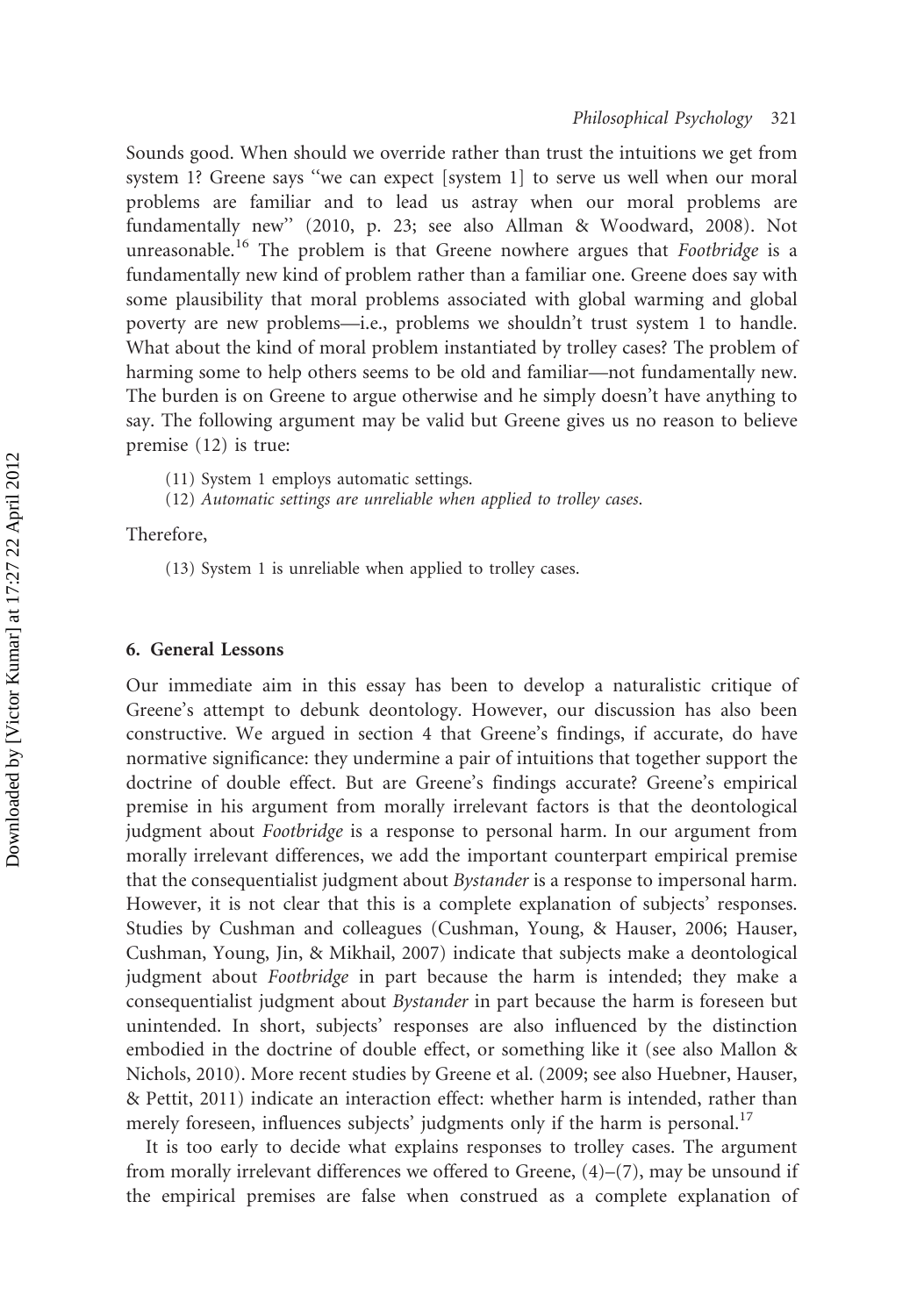subjects' responses. In any case, however, the argument is valid. We have shown, therefore, that empirical research can be relevant to normative matters, even if Greene's original studies are not. Specifically, our discussion reveals the possibility of debunking consistency arguments. Empirical studies can indicate that what accounts for our divergent responses to apparently similar cases does not justify those responses, and therefore that we should withhold from drawing a moral distinction between the cases.

We will formulate our methodological prescriptions abstractly before we illustrate with examples. Consistency reasoning is central to philosophical ethics and plays a major role in a number of different ethical debates (e.g., Singer, 1976, 1993; Unger, 1996). Typically, ethicists engaging in consistency reasoning advance a moral position by arguing as follows. Some action is wrong (or right), contrary to widespread opinion, because it is relevantly similar to another action that is more strongly felt to be wrong (or right). Like cases are not being treated alike, in short, and to achieve consistency the less tenable judgment must be revised. Critics often respond by searching for morally relevant differences between the cases. If there is a morally relevant difference, then the cases can be treated differently without inconsistency.

Empirical research can be of service here. The research cannot of course tell us whether a proposed difference is morally relevant. What it can tell us is which of the usually many differences between the cases is driving the divergent responses. By constructing cases that differ in only one respect—so-called ''minimal pairs'' psychologists can identify the *psychologically efficacious difference*.<sup>18</sup> If the psychologically efficacious difference is not morally relevant, uncontroversially, then the reason we treat the cases differently is not a good reason. Thus, prima facie, we should instead treat the cases alike and reflect on which of our responses is less tenable. The form of debunking consistency arguments can be represented as follows:

- (14) The judgment about case A is a response to F.
- (15) The opposing judgment about similar case B is a response to G.
- (16) The difference between F and G is morally irrelevant.

#### Therefore,

(17) Either the judgment about case A or the judgment about case B is unwarranted.

As before, the conclusion concerns the epistemic status of a moral claim, not its truth. It is possible that intuitive reactions to the cases have so far been blind to a morally relevant difference and, once a sharp critic identifies it, our intuitions will thereafter be influenced by that difference. The empirical argument is not decisive, therefore. But arguments in ethics (or elsewhere, for that matter) are not bad arguments because they are defeasible.

Let's now make the idea of debunking consistency arguments more concrete by exploring how they could be put to work in two different ethical debates. Singer's (1972) famous case for famine relief employs consistency reasoning. Many people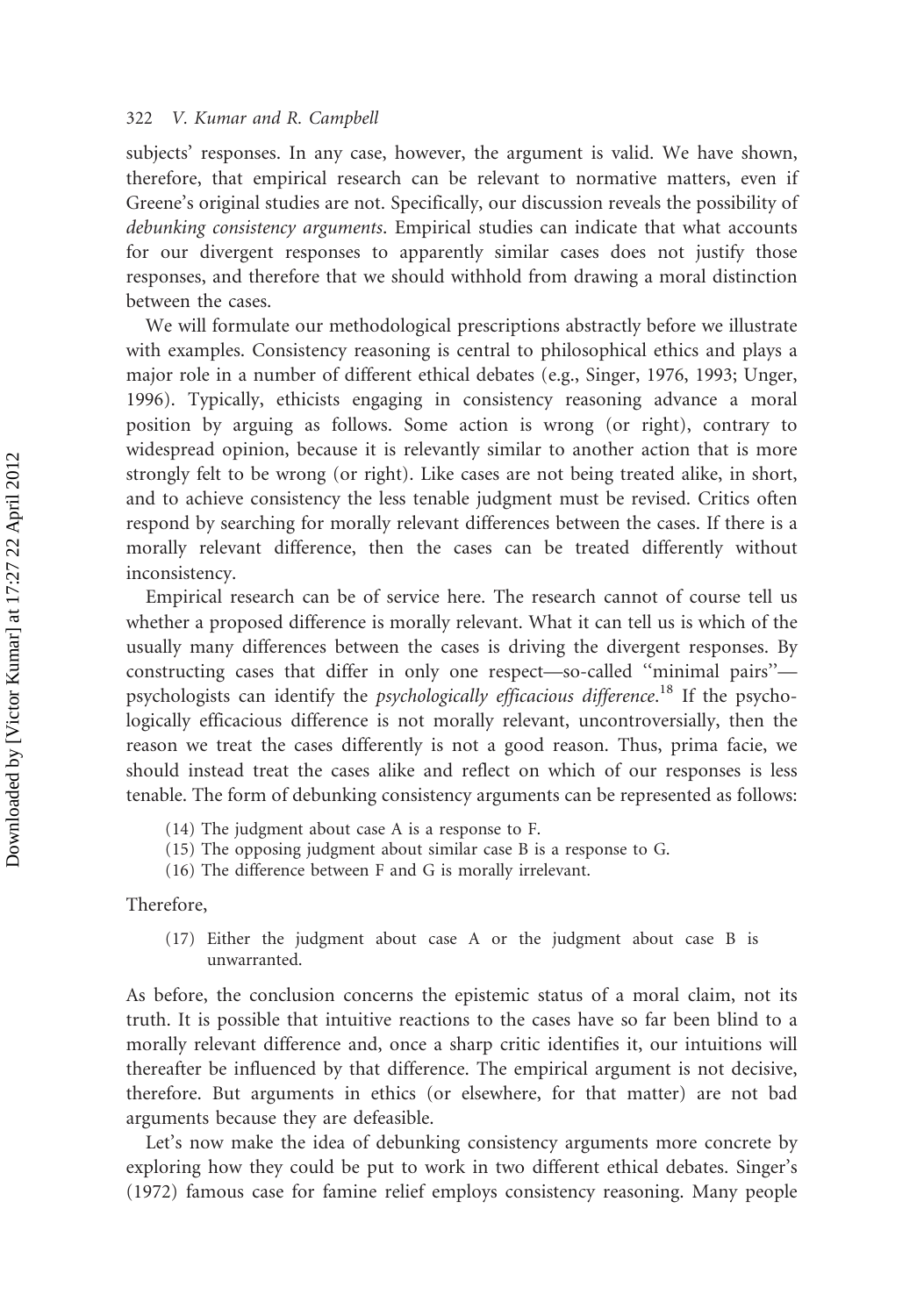believe that aid to people in impoverished nations, though admirable, is not something we in the first world are obligated to provide. We have no duty to save starving children in the third world. Singer, however, asks us to imagine the following case. Suppose you are walking next to a pond and you notice a young child drowning. You can save him, but to do so would require diving into the pond and ruining your new suit. Intuitively, you are obligated to save the child. But what is the difference between the case of the drowning child and the (actual) case of starving third world children? In both cases one could save a life at little personal cost. On pain of inconsistency, therefore, we must revise our judgment about one of these cases. Singer thinks, quite plausibly, that less tenable is our judgment about our duties to starving children in the third world.

We need not revise our judgments, however, if there is in fact a morally relevant difference between the cases. So, one might argue that it matters that the drowning child is part of one's community while the starving child isn't, or that you are the only one who can save the drowning child while there are many others in a position to help starving children in the third world, etc. Experimental research has the ability to cast doubt on this type of response. If it turns out that what is driving our divergent responses to the cases is, uncontroversially, a morally irrelevant difference, then it is likely that Singer is right to treat the cases alike. Either we must revise our judgment about famine relief or revise our judgment about our duties to drowning children that can be easily rescued. Experimental research would suggest, in this case, that the search for a morally relevant difference is probably misguided.

Musen (2011) has recently conducted research on Singer's cases. As he notes, there are a number of differences between the case of the drowning child and that of starving children. Unlike starving children, the drowning child (i) is close in proximity, (ii) is directly observed to be in need, (iii) requires non-monetary aid, (iv) faces a one-time emergency, and (v) cannot be helped by anyone else. Constructing pairs of cases that differ in only one of these respects, Musen is able to probe what effect each difference has on intuitions about Singer's original cases.

Musen finds that physical proximity has by far the largest effect on subjects' responses. Whether or not a moral patient is near or far, we are willing to venture, is not a morally relevant difference. So, it appears that the original pair of opposing judgments Singer isolates is jointly unwarranted. One of them must be revised:

- (18) The judgment about the drowning child case is a response to the victim's nearness.
- (19) The judgment about starving children is a response to the victim's farness.
- (20) Physical distance is a morally irrelevant difference.

Therefore,

(21) Either the judgment about the drowning child case or the judgment about starving children is unwarranted.

This suggests we should treat the cases alike. As in all debunking arguments, the conclusion is defeasible. There may yet be a morally relevant difference between the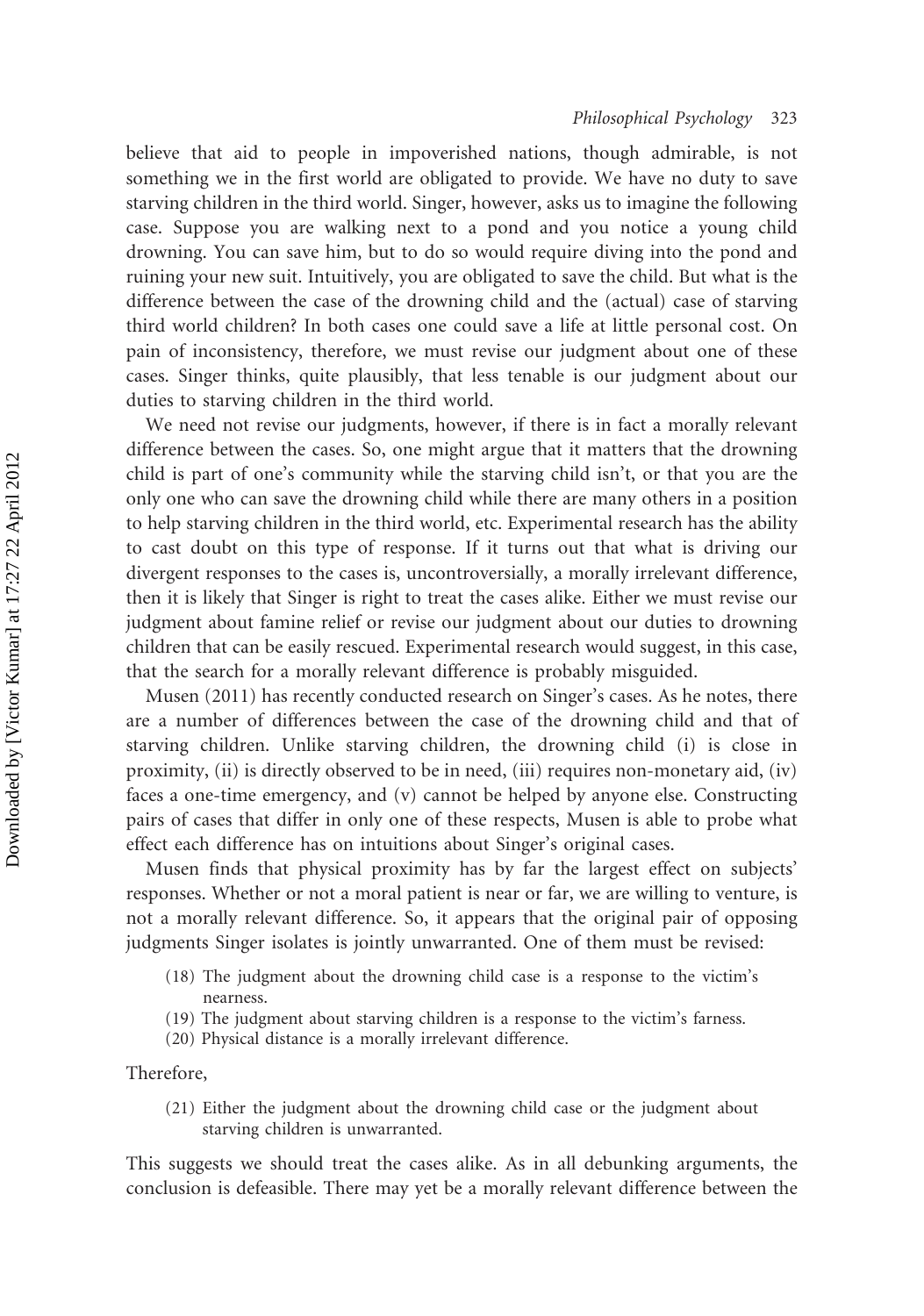cases, either one that has so far escaped our notice, or a confound in Musen's apparent minimal pairs. Absent any defeaters, however, the two judgments are together unwarranted, and it is difficult to disagree with Singer's resolution of the inconsistency: we are obliged to save drowning children and also to save starving children in the third world.

Let's now turn to an instance of consistency reasoning discussed already in section 4. Thomson employs reasoning in her defense of abortion that is often interpreted as consistency reasoning, comparing abortion to other activities that we think are morally permissible. Killing a fetus is permissible in cases of rape because it is relevantly similar to the action of disconnecting oneself from and thus killing a famous violinist. Some critics protest that the cases are not at all the same. Indeed, there are many differences and it may be that one or more is morally relevant.

Enter the experimental psychologist. By constructing minimal pairs and presenting them to subjects, she may discover what differences affect their responses. If the differences clearly are not morally relevant then we have good, albeit defeasible reason to accept Thomson's claim that the cases should be treated similarly—just as we might have reason to treat Singer's cases similarly and trolley cases similarly. Empirical research can thus be used to support Thomson's argument: she wants us to treat the cases alike and it may turn out that we treat them differently for no good reason. Of course, this leaves open which of our judgments should be revised, but empirical research would be doing normative work here if it constrained the range of defensible moral positions.

As it happens, new research by Bradner and colleagues (Bradner, Weekes Schroer, & Chin-Parker, unpublished manuscript) explores the factors that influence responses to Thomson's original cases and others like them. Bradner et al. find that subjects are influenced by the presence of a familial relation between mother and fetus, a feature that is absent in the violinist case. When presented with a variation on the violinist case in which one's body is connected to a half-sibling, subjects were more likely to respond that disconnecting oneself is morally wrong. Now, is it morally relevant whether someone is a relative? Arguably, it is. According to many philosophers, we have ''special obligations'' to our friends and family that we do not have to strangers. Thus, it seems, using Bradner et al's research one *cannot* empirically debunk the original opposing responses to Thomson's abortion and violinist cases. Their studies suggest that a confounding variable in those cases, potentially morally relevant, accounts for our opposing responses. When the confound is eliminated—the case in which one is connected to one's half-sibling instead of a violinist—ordinary people tend to think that is wrong to disconnect oneself.

In this section of the essay we have described, with illustrations, a form of debunking argument that can inform ethical debate. We have shown that Musen's experimental research lends support to Singer. What drives opposing judgments about his drowning and starving child cases is mere physical proximity, and this is morally irrelevant. We treat the cases differently, therefore, for no good reason. Bradner et al.'s experimental research, by contrast, does not lend support to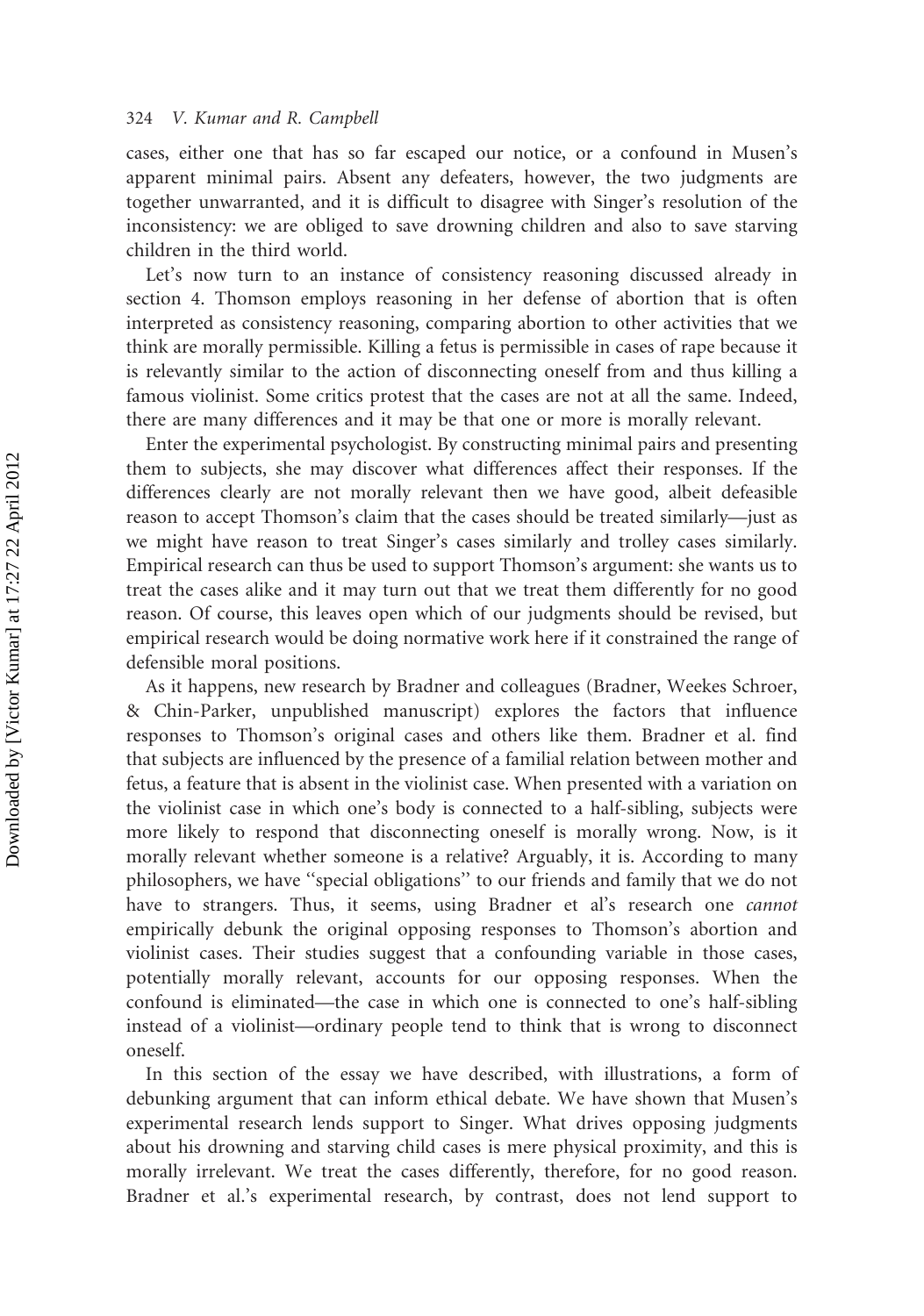Thomson, for it fails to show that the opposing judgments about her abortion and violinist cases are responding to a morally irrelevant difference. Arguably, anyway, whether or not someone is a family member affects one's duties to help him or her. Those sympathetic to Thomson might have hoped that treating the cases differently is unwarranted, but Bradner et al.'s research offers no encouragement.

It remains to be seen what kind of normative significance future experimental research will have. We have focused on two prominent consistency arguments in the literature, but there are many others. Sumner (2011), for instance, argues for the permissibility of euthanasia on the grounds that there is no morally relevant difference between euthanasia and other, widely accepted ways that patients end their own lives, when they no longer desire continued life. Consistency reasoning has also been central in recent debates about the moral and legal acceptability of gay marriage, about animal rights, and about the permissibility of torture. As naturalists, we claim that ethical debate that turns on consistency of conflicting moral judgments can profit from experimental investigation of the bases of the intuitions that drive these judgments. Background assumptions about whether differences are morally relevant will always be needed to draw normative conclusions, but the former can be uncontroversial and, together with experimental findings, can justify moral change.

#### 7. Conclusion

Greene's most promising debunking argument, the argument from morally irrelevant factors, contains a normative premise that is either false or does not support the rejection of characteristically deontological judgments about Footbridge. However, our modified version of Greene's argument, the argument from morally irrelevant differences, suggests that the judgment about *Footbridge* and the judgment about Bystander are jointly unwarranted. If so, then the doctrine of double effect is also unwarranted, to the extent that it is grounded in judgments about trolley cases and these judgments are in fact responses to the differences Greene cites. The empirical premises in this argument may not be supportable in the end, but the viability of this form of argument suggests that analogous approaches based on solid empirical evidence can advance debates in ethics concerning the plausibility of consistency arguments.

Greene's other debunking arguments target the operation or history of the intuitive system that he thinks produces deontological judgments. These arguments require normative premises that are controversial and that Greene has offered critics no good reason to accept. Greene, we conclude, fails to debunk deontological judgments about *Footbridge*, fails to debunk the application of system 1 to trolley cases, and thus fails to debunk the deontological moral theory for which they provide support.

Debunking consistency arguments, we have shown, have a defensible form and can incorporate plausible normative assumptions. If empirical research indicates that we arrive at a moral distinction on the basis of a morally irrelevant difference, then we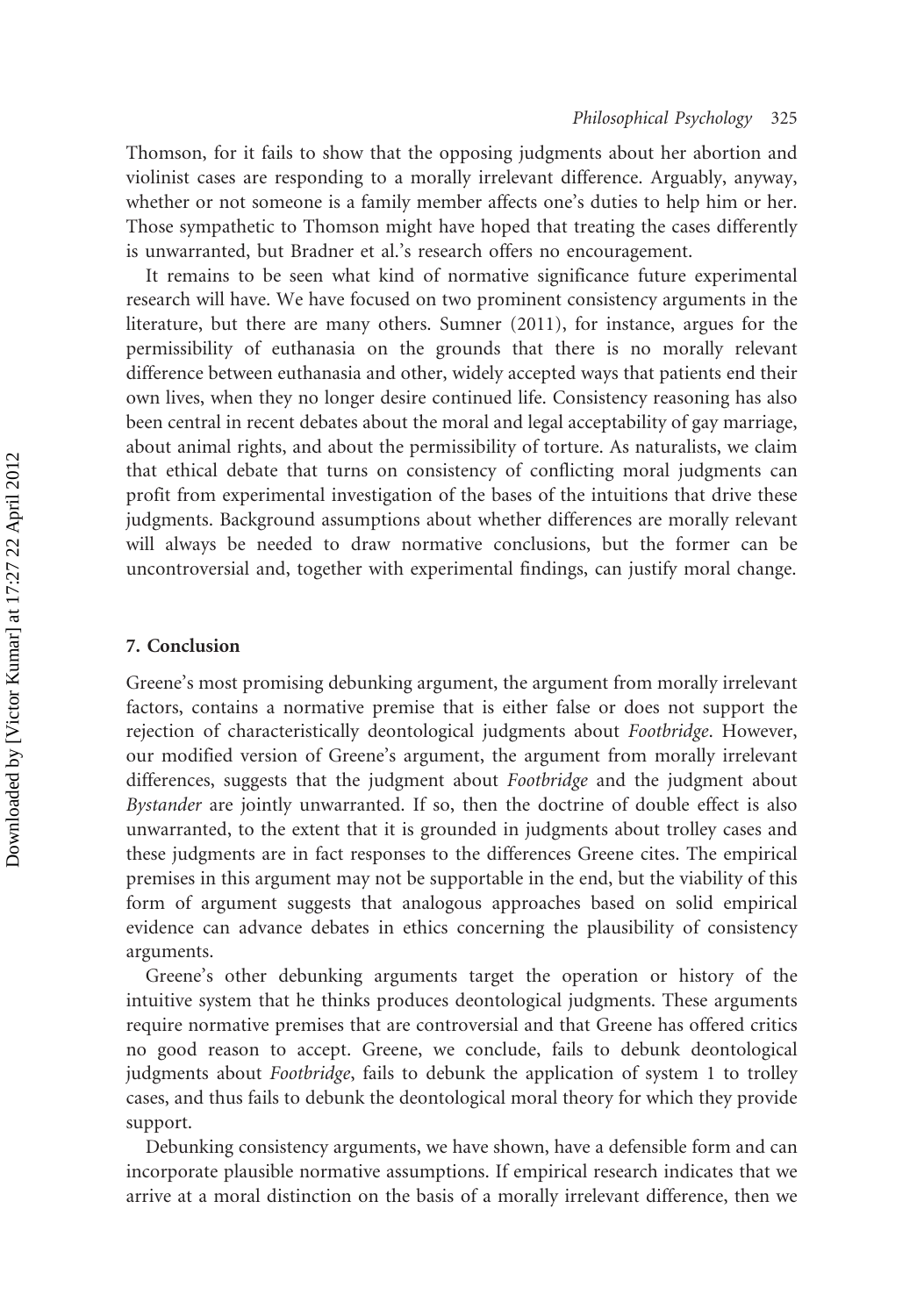have reason to give up that distinction. Debunking consistency arguments show how experimental moral psychology can have normative significance and thus can be a rational basis for moral change.

#### Acknowledgements

For helpful feedback we are grateful to Selim Berker, Ronald de Sousa, Brian Fiala, Joshua Greene, Thomas Hurka, Shaun Nichols, and Mark Timmons. Earlier drafts of the essay were presented at the 2011 CPA meeting in Fredericton, NB and the 2011 SPP meeting in Montreal, QC. Victor Kumar's work was supported by a fellowship from the Social Sciences and Humanities Research Council of Canada.

#### Notes

- [1] Berker (2009, pp. 325–329) argues, more specifically, that neuroscientific research, including Greene's, is not directly relevant to normative ethics. As will become clear, neuroscientific research is inessential to Greene's main argument, as Greene (2010, pp. 14–15) says, but contributes to crucial supporting arguments (see section 5).
- [2] Many philosophers will want to take issue with Greene's classification of moral judgments as characteristically deontological and characteristically consequentialist. We are sympathetic to this worry. Although we are open to Greene's idea of defining ''deontological thinking'' and ''consequentialist thinking'' by appeal to paradigm cases of the judgments associated with each (alleged) mode of moral thinking, we doubt that any such attempt will produce a classification that fits Greene's aims. (Thanks to Selim Berker for discussion.) Greene's argument fails, we will show, even if his classification of judgments about Footbridge and Bystander is granted for the sake of argument.
- [3] In fact, Greene et al.'s (2009) most recent study on Footbridge, Bystander, and other trolley cases indicates that the distinction embodied in the principle of double effect between intended harms and unintended but merely foreseen harms (or something like this distinction) also accounts for the variation among subjects' responses to Footbridge and Bystander. More on this in section 6.
- [4] A rather significant assumption in experimentally based debunking arguments is that philosophers' intuitions have the same bases as the intuitions of psychological subjects. Otherwise it would not follow that philosophers' intuitions in particular are called into question. We won't discuss this here, except to note that it merits attention.
- [5] Berker and Greene express the conclusion of the argument from morally irrelevant factors differently. Berker says, ''so, deontological intuitions, unlike consequentialist intuitions, do not have any genuine normative force'' (2009, p. 321). Greene concludes that deontological judgments about *Footbridge* are "unreliable" (2010, p. 16). These are explanations for what we take to be the main issue in a debunking argument: that the relevant judgments are epistemically challenged and so one must withhold judgment. Thus, in our formulation of the conclusion, we say that the deontological judgments are unwarranted.
- [6] In unguarded moments, Greene misrepresents his argument as giving decisive reason to reject deontology in favor of consequentialism. Evaluation of trolley cases, a single class of test cases for deontology and consequentialism, does no such thing. The matter is of course more complicated than this and many other considerations bear on the relative evaluation of consequentialism and deontology, as Greene is aware. His more grand ambition is to debunk all of the intuitions upon which he thinks deontology rests (Greene, 2010, p. 21).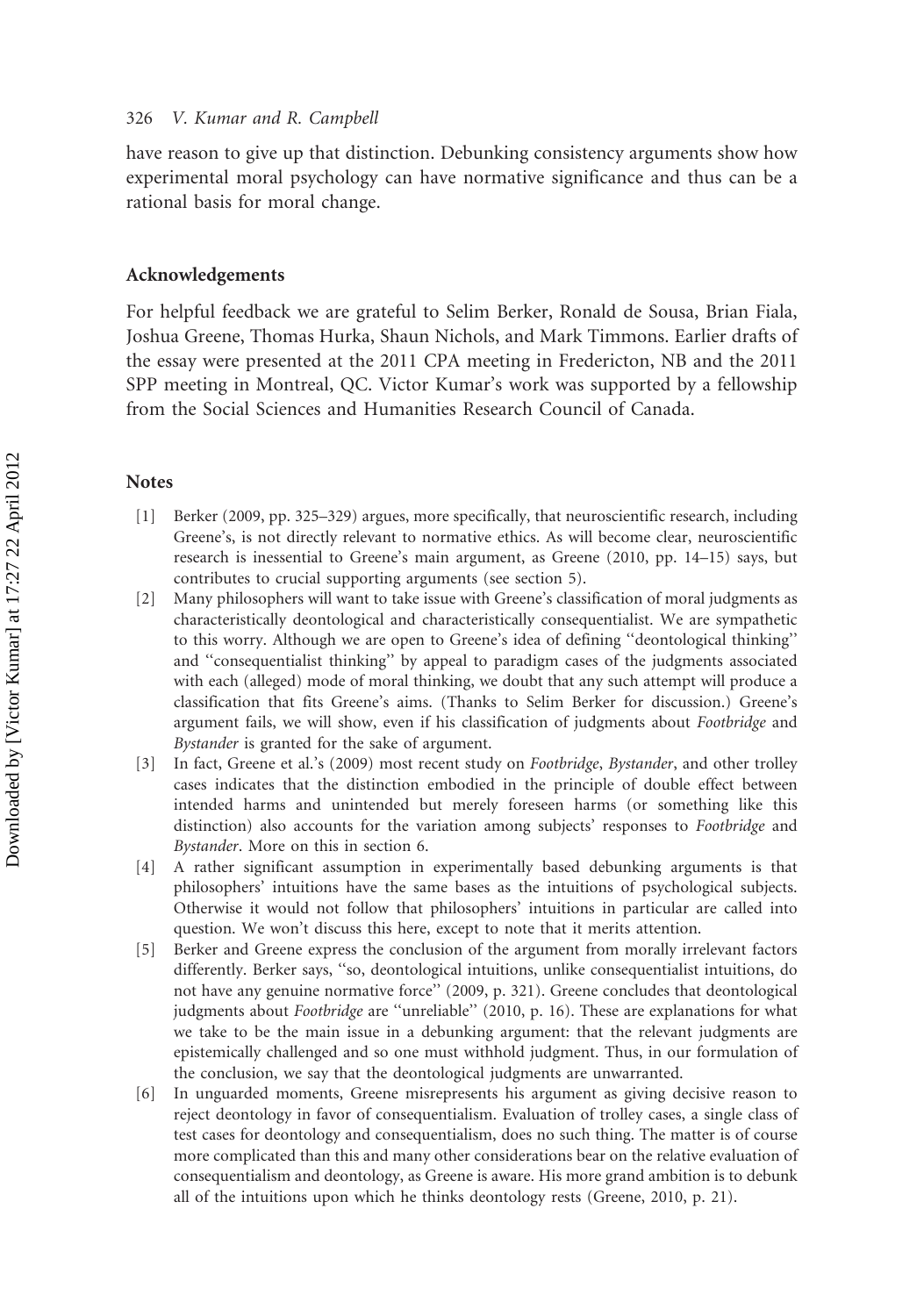- [7] Greene does not offer arguments for the moral-epistemological assumption per se. He argues not for the philosophical claim that the principle evidence for deontology is intuitions, but for the psychological claim that, in general, deontological commitments are based on unconsciously generated, emotion driven intuitions (Greene, 2008). Drawing on Baron (1994), Haidt (2001), and his own research, Greene argues that the arguments and principles people offer in support of their deontological beliefs are post hoc rationalizations and therefore causally downstream from those beliefs. So, whereas we have insisted on the philosophical claim that deontology is justified principally (if at all) by intuitions, Greene argues instead for the psychological claim that deontologists base their beliefs principally on intuitions. In our view, the philosophical claim is needed to rebut the charge of ''genetic fallacy.'' For someone might argue that although intuitions are the initial cause of deontological moral theorizing, more venerable reasoning later sustains and justifies deontology.
- [8] About the final possibility, consequentialists might put the point more finely: that integrity, properly conceived, is compatible with maximizing the good.
- [9] Berker's ''most pressing worry'' (2009, p. 325) in his essay is that neuroscience does no work in Greene's argument. Greene, as we explain in section 5, appeals to neuroscientific findings to argue that characteristically deontological judgments are generated by emotional processing in system 1, while characteristically consequentialist judgments are generated by cognitive processing in system 2, Berker argues that this hypothesis about the neural mechanisms underlying moral evaluation is not germane to the argument from morally irrelevant factors, as these systems are defined in section 5 below. Whether Greene has impugned the epistemic status of our deontological intuitions, Berker says, is ''purely a function of what sorts of features out there in the world they are each responding to'' (2009, p. 325) and not whether the intuitions derive from emotional systems in the brain.

Greene says, and in our view he is right, that ''this shouldn't be Berker's most pressing worry'' (2010, p. 14). By itself, Berker's objection claims only that the empirical premise in the argument from morally irrelevant factors is supported by Greene's behavioral findings but not by his neuroscientific findings. Greene can simply concede, as he does, that neuroscience is ''not essential to [his main] normative argument'' (2010, p. 14). Greene does insist that his neuroscientific research, though inessential, supports his dual process model, and so is indirectly relevant to the empirical premise in his argument. In any case, Berker's main worry does not even purport to challenge the soundness of Greene's argument from morally irrelevant factors. If Greene's argument against deontology fails, it cannot be simply because neuroscience is irrelevant to that argument.

However, another interpretation of Berker's main worry is available in light of the fact that there are two versions of Greene's argument from morally irrelevant factors. Our focus has been on the most recent incarnation: the judgment about Footbridge is based on personal harm, a morally irrelevant factor, and is therefore unwarranted. Greene's original argument, according to Berker, is broader: deontological judgments in general are based on personal harm, a morally irrelevant factor, and are therefore unwarranted. Berker argues that experimental moral psychology (he says ''neuroscience'') does no work in the argument because Greene provides no way of defining deontological and consequentialist judgments independently of what he thinks they are responses to. So, Berker thinks, the claim that deontological judgments are responses to personal harm is a question-begging armchair stipulation and not an empirical claim—not supported by any of Greene's research. In our view, this objection fails too. Greene's approach is to identify paradigm cases of deontological and consequentialist judgments without already deciding what is essential to them, and then argue that when empirically examined each has in common that they are responses to one of two contrasting factors. Now, in our view Greene is not in fact right about what each has in common (Campbell & Kumar, forthcoming). But the claim can be empirical and not merely armchair.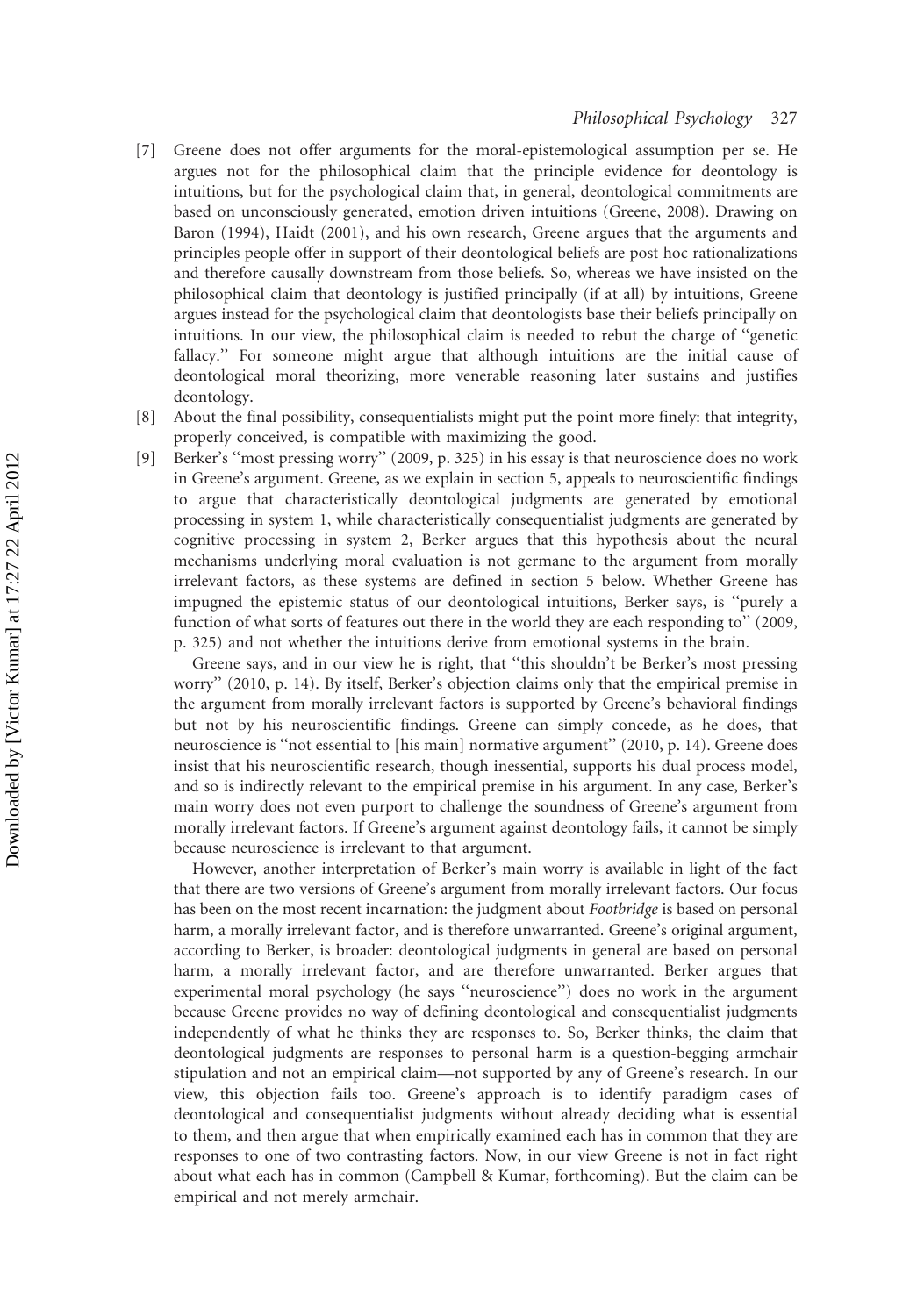- [10] Universalization tests, which Hare (1981) thinks define moral evaluation, are discussed extensively in the literature. "Moral judgments," Hare says, "are universalizable in ... that they entail identical judgments about all cases identical in their universal properties'' (1981, p. 108). Arguably, consistency reasoning is the application of a more demanding standard, that cases be identical in all their morally relevant properties.
- [11] In Campbell and Kumar (forthcoming) we argue that the inconsistency at play here is often practical, rather than logical. One emotional response is practically inconsistent with another in the sense that they motivate incompatible behavior.
- [12] Thomson's argument is very often seen as consistency reasoning, as in the context of the research cited in section 6, and for that reason we use it to illustrate this important form of argument. To be fair, it can, and perhaps should, be interpreted otherwise, as giving a counterexample to a general moral principle, such as ''saving an innocent person's life always takes moral priority over personal inconvenience,'' since saving the life of the violinist in the example appears not to have that moral priority.
- [13] It's not entirely clear which version of premise (2) Greene accepts in his (2010) work. Sometimes he says things that suggest the version above, sometimes the version we will defend below. How exactly to interpret Greene does not matter much to us. What matters is that in either case his argument fails.
- [14] A deontological moral theory that endorsed the doctrine of double effect on the basis of its ability to capture intuitions about cases other than trolley cases would not be subject to this debunking argument.
- [15] In Campbell and Kumar (forthcoming) we endorse a ''minimalist'' dual process model of moral judgment but argue that this pattern among ''deontological'' and ''consequentialist'' judgments is illusory. The former do not derive solely from system 1; the latter do not derive solely from system 2. For similar criticisms see also Kahane et al. (forthcoming).
- [16] However, what would it be to successfully deploy this criterion? To claim that a moral problem is familiar or new is to stake out a certain normative position, a position that needs to be made explicit. This is an important issue, but we won't pursue it here.
- [17] Greene has so far paid little philosophical attention to this complication in his published work. He argues, briefly, that the intuitive distinction from which philosophers construct the doctrine of double effect is untrustworthy because, rather than being embodied in an internal norm, it falls out of the structure of our action planning system (Greene, 2010, p. 17). This argument runs afoul of the same kind of problems we discussed in section 5. A crucial normative assumption is required: that the way in which a distinction between means and side effects is represented in our cognitive system makes it likely to be unreliable. Again, we are given no reason to think that is true.
- [18] Sometimes researchers construct minimal pairs in their stimuli, but not in the subject's representation of the stimuli. That is, the stimuli are most easily interpreted in a way that leads to further differences. An important methodological virtue is thus the production of psychologically effective minimal pairs.

#### References

- Allman, J., & Woodward, J. (2008). What are moral intuitions and why should we care about them? A neurobiological perspective. Philosophical Issues, 18, 164–185.
- Baron, J. (1994). Nonconsequentialist decisions. Behavioral and Brain Sciences, 17, 1–42.
- Berker, S. (2009). The normative insignificance of neuroscience. Philosophy and Public Affairs, 37, 293–329.
- Bradner, A., Weekes Schroer, J., & Chin–Parker, S. (unpublished manuscript). When the violinist is your half-sibling: An experimental study of Thomson's classic thought experiment.
- Campbell, R. (1996). Can biology make ethics objective? Biology and Philosophy, 11, 21–31.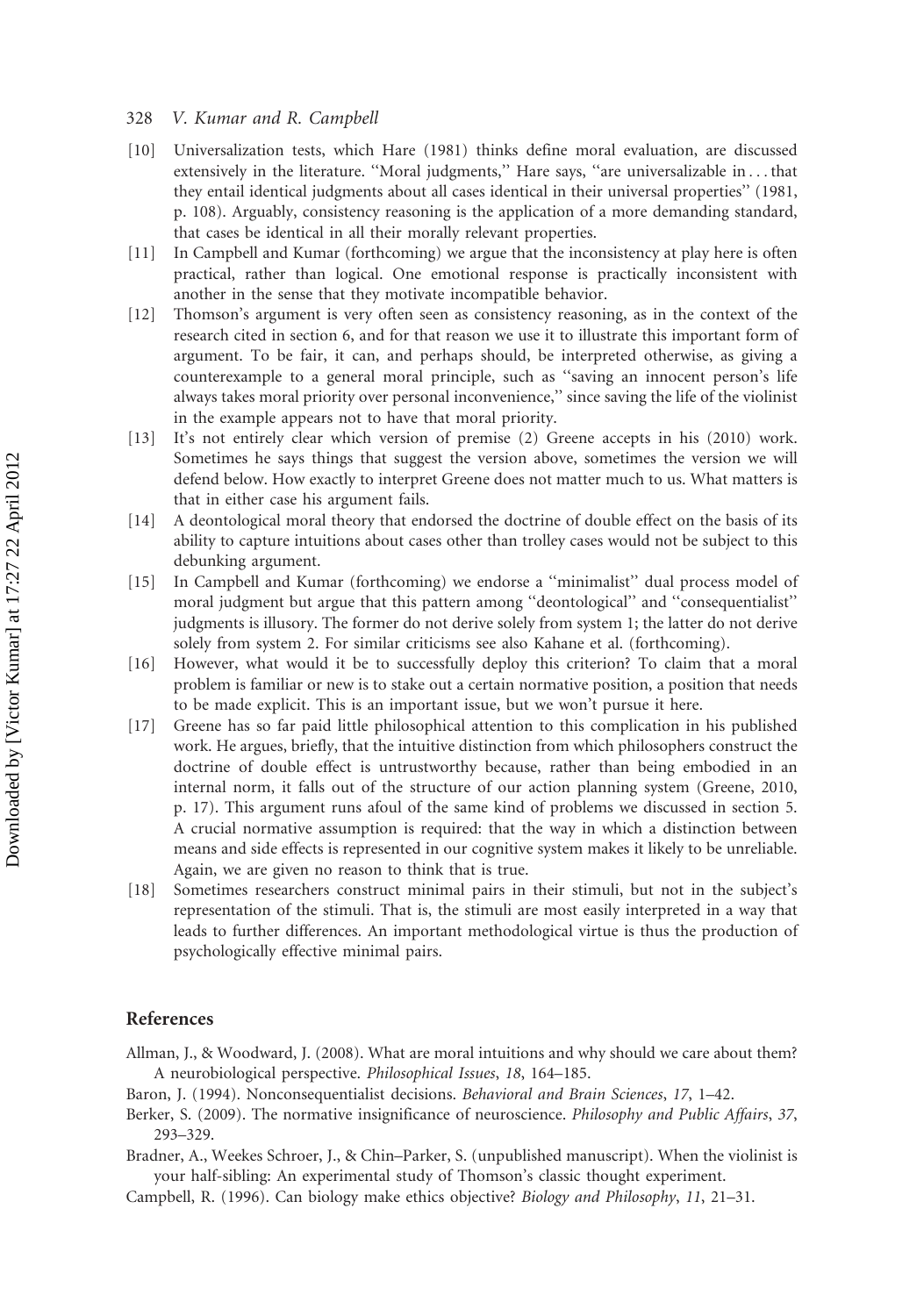- Campbell, R. (2009). The origin of moral reasons. In L. Johansson, J. Osterberg, & R. Sliwinsky (Eds.), Logic, ethics, and all that jazz: Essays in honour of Jordan Howard Sobel (pp. 67–97). Uppsala, Sweden: Department of Philosophy, Uppsala University.
- Campbell, R. (2011). Moral epistemology. In E. Zalta (Ed.), The Stanford encyclopedia of philosophy. Retrieved 1 January 2012 from http://plato.stanford.edu/archives/win2011/entries/moralepistemology/.
- Campbell, R. (unpublished manuscript). Naturalizing moral inconsistency: Two models and a new direction.
- Campbell, R., & Kumar, V. (forthcoming). Moral reasoning on the ground. Ethics.
- Campbell, R., & Woodrow, J. (2003). Why Moore's open question is open: The evolution of moral supervenience. Journal of Value Inquiry, 37, 353-372.
- Cushman, F., Young, F., & Hauser, M. (2006). The role of conscious reasoning and intuition in moral judgment: Testing three principles of harm. Psychological Science, 17, 1082–1089.
- Foot, P. (1967). The problem of abortion and the doctrine of double effect. Oxford Review, 5, 5–15.
- Greene, J. (2003). From neural "is" to moral "ought": What are the moral implications of neuroscientific moral psychology? Nature Reviews Neuroscience, 4, 847–850.
- Greene, J. (2008). The secret joke of Kant's soul. In W. Sinnott-Armstrong (Ed.), Moral Psychology: Vol. 3 (pp. 35–80). Cambridge, MA: MIT Press.
- Greene, J. (2010). Notes on ''The normative insignificance of neuroscience'' by Selim Berker. Retreived 1 January 2011 from http://www.wjh.harvard.edu/~jgreene/GreeneWJH/Greene-Notes-on-Berker-Nov10.pdf
- Greene, J., Cushman, F., Stewart, L., Lowenberg, K., Nystrom, L., & Cohen, J. (2009). Pushing moral buttons: The interaction between personal force and intention in moral judgment. Cognition, 111, 364–371.
- Greene, J., & Haidt, J. (2002). How (and where) does moral judgment work? Trends in Cognitive Science, 6, 517–523.
- Greene, J., Morelli, S., Lowenberg, K., Nystrom, L., & Cohen, J. (2008). Cognitive load selectively interferes with utilitarian moral judgment. Cognition, 107, 1144–1154.
- Greene, J., Nystrom, L., Engell, A., Darley, J., & Cohen, J. (2004). The neural bases of cognitive conflict and control in moral judgment. Neuron, 44, 389–400.
- Greene, J., Sommerville, R., Nystrom, L., Darley, J., & Cohen, J. (2001). An fMRI investigation of emotional engagement in moral judgment. Science, 293, 2105–2108.
- Haidt, J. (2001). The emotional dog and its rational tail: a social intuitionist approach to moral judgment. Psychological Review, 108, 814–834.
- Hare, R.M. (1981). Moral thinking: Its levels, method, and point. Oxford: Clarendon Press.
- Hauser, M., Cushman, F., Young, L., Jin, R., & Mikhail, J. (2007). A dissociation between moral judgments and justifications. Mind and Language, 22, 1–21.
- Huebner, B., Hauser, M., & Pettit, P. (2011). When are intentional, means based harms morally permissible? Folk–psychological intuitions confirm philosophical intuitions. Mind and Language, 26, 210–233.
- Joyce, R. (2006). The evolution of morality. Cambridge, MA: MIT Press.
- Kahane, G., Wiech, K., Shackel, N., Farias, M., Savulescu, J., & Tracey, I. (forthcoming). The neural basis of intuitive and counterintuitive judgments. Social Cognitive and Affective Neuroscience.
- Kamm, F. (1996). Morality, mortality: Vol. 2. Rights, duties, and status. Oxford: Oxford University Press.
- Kamm, F. (2007). Intricate ethics. Oxford: Oxford University Press.
- Koenigs, M., Young, L., Adolphs, R., Tranel, D., Cushman, F., & Hauser, M. (2007). Damage to the prefrontal cortex increases utilitarian moral judgments. Nature, 446, 908–911.
- Mallon, R., & Nichols, S. (2010). Rules. In J. Doris & the Moral Psychology Research Group (Eds.), Moral psychology handbook (pp. 297–320). Oxford: Oxford University Press.
- Musen, J. (2011). Psychology of obligations to help those in need. Unpublished honors thesis, Harvard University.